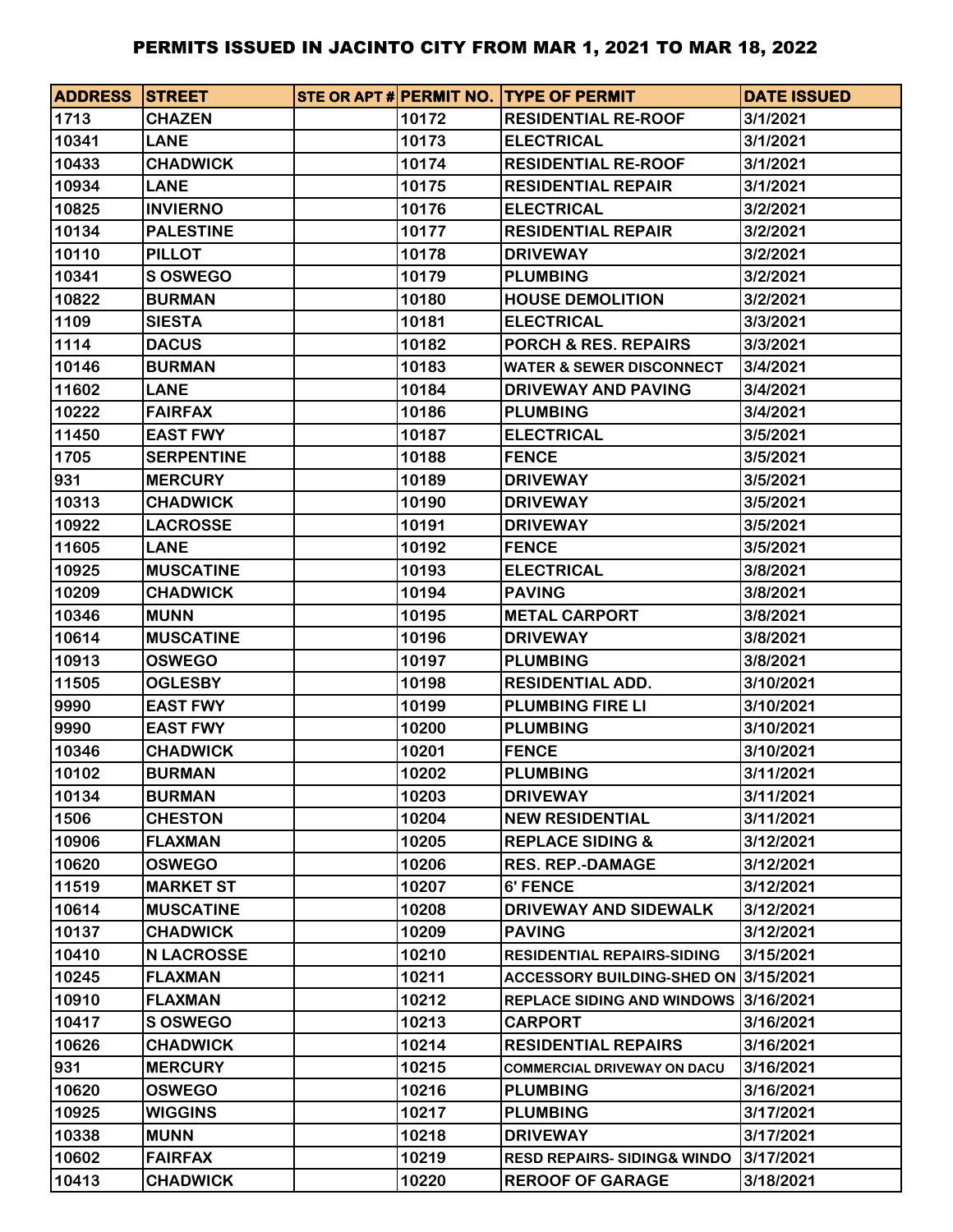| 11519 | <b>MARKET ST</b>  | 10221 | <b>MECHANICAL</b>                  | 3/19/2021 |
|-------|-------------------|-------|------------------------------------|-----------|
| 10118 | <b>CHADWICK</b>   | 10222 | <b>FENCE</b>                       | 3/19/2021 |
| 10426 | <b>PALESTINE</b>  | 10223 | <b>RESIDENTIAL REPAIRS</b>         | 3/19/2021 |
| 1533  | <b>JENNIFER</b>   | 10224 | <b>RESIDENTIAL REPAIRS</b>         | 3/19/2021 |
| 1618  | <b>JENNIFER</b>   | 10225 | <b>RESIDENTIAL REPAIRS</b>         | 3/22/2021 |
| 10341 | S OSWEGO          | 10226 | <b>ELECTRICAL</b>                  | 3/22/2021 |
| 1521  | <b>SERPENTINE</b> | 10227 | <b>PLUMBING</b>                    | 3/22/2021 |
| 11510 | <b>OXHAM</b>      | 10228 | <b>ELECTRICAL</b>                  | 3/22/2021 |
| 10509 | <b>LANE</b>       | 10229 | <b>FENCE-METAL</b>                 | 3/23/2021 |
| 11026 | <b>MUSCATINE</b>  | 10230 | <b>RESIDENTIAL REPAIRS</b>         | 3/23/2021 |
| 10626 | <b>GARBER</b>     | 10231 | <b>DRIVEWAY</b>                    | 3/24/2021 |
| 10934 | <b>OSWEGO</b>     | 10232 | <b>PAVING</b>                      | 3/24/2021 |
| 1613  | <b>CASPERSON</b>  | 10233 | <b>RESIDENTIAL REPAIRS-WINDOWS</b> | 3/25/2021 |
| 10121 | <b>CHADWICK</b>   | 10234 | <b>RESIDENTIAL REPAIRS-WINDOWS</b> | 3/25/2021 |
| 10229 | <b>NORVIC</b>     | 10235 | <b>PLUMBING</b>                    | 3/25/2021 |
| 10205 | <b>CHADWICK</b>   | 10236 | <b>ELECTRICAL</b>                  | 3/26/2021 |
| 10146 | <b>BURMAN</b>     | 10237 | <b>PLUMBING</b>                    | 3/29/2021 |
| 11026 | <b>LACROSSE</b>   | 10238 | <b>RESIDENTIAL RE-ROOF</b>         | 3/29/2021 |
| 11602 | <b>OXHAM</b>      | 10239 | <b>PAVING</b>                      | 3/29/2021 |
| 1709  | <b>CASPERSON</b>  | 10240 | <b>ACCESSORY BUILDING-SHED</b>     | 3/30/2021 |
| 1709  | <b>CASPERSON</b>  | 10241 | <b>MECHANICAL</b>                  | 3/30/2021 |
| 11505 | <b>OXHAM</b>      | 10242 | <b>CARPORT</b>                     | 3/30/2021 |
| 10122 | <b>PALESTINE</b>  | 10243 | <b>RESIDENTIAL RE-ROOF</b>         | 3/30/2021 |
| 1109  | <b>MERCURY</b>    | 10244 | <b>FENCE</b>                       | 3/30/2021 |
| 10238 | <b>NORVIC</b>     | 10245 | <b>REPLACE SIDING</b>              | 3/31/2021 |
| 10706 | <b>LANE</b>       | 10246 | <b>DRIVEWAY</b>                    | 4/1/2021  |
| 10617 | <b>MUSCATINE</b>  | 10247 | <b>BLOCK AND BASE LEVEL</b>        | 4/1/2021  |
| 1713  | <b>CASPERSON</b>  | 10248 | <b>DRIVEWAY</b>                    | 4/1/2021  |
| 10310 | <b>WIGGINS</b>    | 10249 | <b>PAVING</b>                      | 4/1/2021  |
| 11519 | <b>MARKET ST</b>  | 10250 | <b>PLUMBING</b>                    | 4/5/2021  |
| 11001 | <b>MUSCATINE</b>  | 10251 | <b>ELECTRICAL</b>                  | 4/5/2021  |
| 11005 | <b>MUSCATINE</b>  | 10252 | <b>ELECTRICAL</b>                  | 4/5/2021  |
| 1610  | <b>CASPERSON</b>  | 10253 | <b>DRIVEWAY</b>                    | 4/5/2021  |
| 10602 | <b>WIGGINS</b>    | 10254 | <b>FENCE AND REPLACE SIDING</b>    | 4/6/2021  |
| 1702  | <b>CHESTON</b>    | 10255 | <b>REROOF</b>                      | 4/6/2021  |
| 10505 | <b>CHADWICK</b>   | 10256 | <b>DRIVEWAY</b>                    | 4/6/2021  |
| 10314 | <b>EAST FWY</b>   | 10257 | <b>ELECTRICAL</b>                  | 4/6/2021  |
| 11510 | <b>FLAXMAN</b>    | 10258 | <b>PLUMBING</b>                    | 4/6/2021  |
| 10802 | <b>MUSCATINE</b>  | 10259 | <b>DRIVEWAY</b>                    | 4/7/2021  |
| 10241 | <b>PALESTINE</b>  | 10260 | <b>RESIDENTIAL REPAIRS</b>         | 4/7/2021  |
| 10121 | <b>CHADWICK</b>   | 10261 | <b>RES-REMODEL</b>                 | 4/8/2021  |
| 1626  | <b>JENNIFER</b>   | 10263 | <b>ELECTRICAL</b>                  | 4/8/2021  |
| 10521 | <b>NORVIC</b>     | 10264 | <b>FOUNDATION LEVEL</b>            | 4/9/2021  |
| 10117 | <b>RUMAR</b>      | 10265 | <b>ACCESSORY BLDG</b>              | 4/9/2021  |
| 10930 | <b>BURMAN</b>     | 10266 | <b>FENCE</b>                       | 4/9/2021  |
| 10510 | <b>WIGGINS</b>    | 10267 | <b>RESIDENTIAL REPAIRS</b>         | 4/9/2021  |
| 10425 | <b>WIGGINS</b>    | 10268 | <b>FENCE</b>                       | 4/9/2021  |
| 1709  | <b>CASPERSON</b>  | 10269 | <b>ELECTRICAL</b>                  | 4/12/2021 |
| 10606 | <b>WIGGINS</b>    | 10270 | <b>DRIVEWAY</b>                    | 4/12/2021 |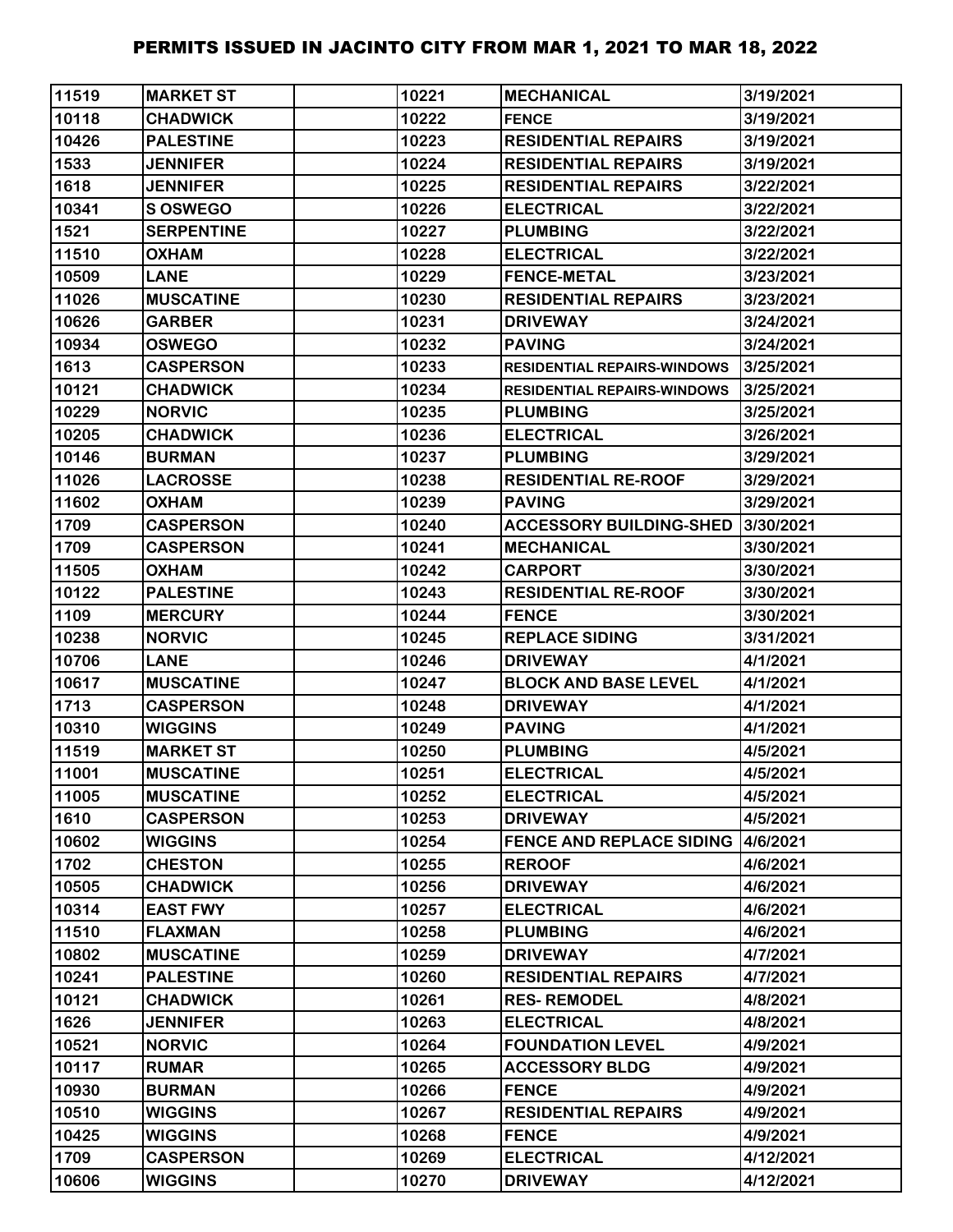| 1702  | <b>JENNIFER</b>  |                   | 10271 | <b>PLUMBING</b>                    | 4/12/2021 |
|-------|------------------|-------------------|-------|------------------------------------|-----------|
| 10405 | <b>MUSCATINE</b> |                   | 10272 | <b>WOOD FENCE</b>                  | 4/12/2021 |
| 10629 | <b>FLAXMAN</b>   |                   | 10273 | <b>SHED REPAIRS</b>                | 4/12/2021 |
| 10205 | <b>PILLOT</b>    |                   | 10274 | <b>CHAINLINK &amp; WOOD FENCE</b>  | 4/12/2021 |
| 10138 | <b>PILLOT</b>    |                   | 10275 | <b>DRIVEWAY</b>                    | 4/13/2021 |
| 10425 | <b>BURMAN</b>    |                   | 10276 | <b>DRIVEWAY</b>                    | 4/13/2021 |
| 1606  | <b>JENNIFER</b>  |                   | 10277 | <b>REROOF</b>                      | 4/13/2021 |
| 10511 | <b>LACROSSE</b>  |                   | 10278 | <b>COMM. REMODEL</b>               | 4/14/2021 |
| 10511 | <b>LACROSSE</b>  | TB1685-33/3410279 |       | <b>COMM. REMODEL</b>               | 4/14/2021 |
| 10511 | <b>LACROSSE</b>  | TB1685-33/3410280 |       | <b>COMM. REMODEL</b>               | 4/14/2021 |
| 10511 | <b>LACROSSE</b>  | TB272-31/32 10281 |       | <b>COMM. REMODEL</b>               | 4/14/2021 |
| 10511 | <b>LACROSSE</b>  | TB272-31/32 10282 |       | <b>COMM. REMODEL</b>               | 4/14/2021 |
| 10511 | <b>LACROSSE</b>  | TB243-29/30 10283 |       | <b>COMM. REMODEL</b>               | 4/14/2021 |
| 10511 | <b>LACROSSE</b>  | TB243-29/30 10284 |       | <b>COMM. REMODEL</b>               | 4/14/2021 |
| 10511 | <b>LACROSSE</b>  |                   | 10285 | <b>COMM. REMODEL</b>               | 4/14/2021 |
| 10511 | <b>LACROSSE</b>  | 27/28             | 10286 | <b>COMM. REMODEL</b>               | 4/14/2021 |
| 10511 | <b>LACROSSE</b>  | TB900-26          | 10287 | <b>COMM. REMODEL</b>               | 4/14/2021 |
| 10511 | <b>LACROSSE</b>  | TB900-26          | 10288 | <b>COMM. REMODEL</b>               | 4/14/2021 |
| 10511 | <b>LACROSSE</b>  | TB2457-39/4010289 |       | <b>COMM. REMODEL</b>               | 4/14/2021 |
| 10918 | <b>VERANO</b>    |                   | 10290 | <b>REROOF</b>                      | 4/15/2021 |
| 10905 | <b>VERANO</b>    |                   | 10291 | <b>METAL CARPORT</b>               | 4/15/2021 |
| 11515 | <b>MARKET</b>    |                   | 10292 | <b>MECHANICAL</b>                  | 4/15/2021 |
| 1610  | <b>BURMAN</b>    |                   | 10293 | <b>RES.REPAIRS</b>                 | 4/15/2021 |
| 1317  | <b>BELIN</b>     |                   | 10294 | <b>INGROUND POOL</b>               | 4/16/2021 |
| 10201 | <b>FLAXMAN</b>   |                   | 10295 | <b>WOOD-FENCE</b>                  | 4/16/2021 |
| 10714 | <b>PILLOT</b>    |                   | 10296 | <b>WOOD FENCE</b>                  | 4/16/2021 |
| 10118 | <b>WIGGINS</b>   |                   | 10297 | <b>RES.REPAIRS</b>                 | 4/19/2021 |
| 10213 | <b>NORVIC</b>    |                   | 10298 | <b>PLUMBING</b>                    | 4/19/2021 |
| 1335  | <b>HORATIO</b>   |                   | 10299 | <b>DEMO.SHED</b>                   | 4/19/2021 |
| 1734  | <b>BELIN</b>     |                   | 10300 | <b>DRIVEWAY</b>                    | 4/20/2021 |
| 1717  | <b>JENNIFER</b>  |                   | 10302 | PATIO, ROOF DECK STRUCTUI4/20/2021 |           |
| 1506  | <b>CHESTON</b>   |                   | 10303 | <b>PLUMBING</b>                    | 4/21/2021 |
| 10146 | <b>BURMAN</b>    |                   | 10304 | <b>MECHANICAL</b>                  | 4/21/2021 |
| 10202 | <b>PALESTINE</b> |                   | 10305 | <b>FENCE</b>                       | 4/21/2021 |
| 10330 | <b>MUNN</b>      |                   | 10306 | <b>RESIDENTIAL RE-ROOF</b>         | 4/21/2021 |
| 10409 | <b>BURMAN</b>    |                   | 10307 | <b>PLUMBING</b>                    | 4/22/2021 |
| 11502 | <b>CELTIS</b>    |                   | 10308 | <b>DRIVEWAY</b>                    | 4/23/2021 |
| 1526  | <b>BELIN</b>     |                   | 10309 | <b>DRIVEWAY</b>                    | 4/23/2021 |
| 10146 | <b>BURMAN</b>    |                   | 10310 | <b>ELECTRICAL</b>                  | 4/23/2021 |
| 1702  | <b>JENNIFER</b>  |                   | 10311 | <b>MECHANICAL</b>                  | 4/23/2021 |
| 10441 | N OSWEGO         |                   | 10312 | <b>REPLACE SIDING &amp; TRIM</b>   | 4/23/2021 |
| 11020 | <b>BURMAN</b>    |                   | 10313 | <b>PLUMBING</b>                    | 4/27/2021 |
| 10122 | <b>BURMAN</b>    |                   | 10315 | <b>RESIDENTIAL RE-ROOF</b>         | 4/27/2021 |
| 921   | <b>AKRON</b>     |                   | 10316 | <b>RIGHT OF WAY</b>                | 4/27/2021 |
| 11519 | <b>MARKET ST</b> |                   | 10317 | <b>RIGHT OF WAY</b>                | 4/27/2021 |
| 10401 | <b>MUNN</b>      |                   | 10318 | <b>RESIDENTIAL RE-ROOF</b>         | 4/27/2021 |
| 11519 | <b>MARKET ST</b> |                   | 10319 | <b>PLUMBING</b>                    | 4/29/2021 |
| 10409 | <b>BURMAN</b>    |                   | 10320 | <b>DEMOLITION</b>                  | 4/29/2021 |
| 931   | <b>MERCURY</b>   |                   | 10321 | <b>COMMERCIAL REMODEL</b>          | 5/3/2021  |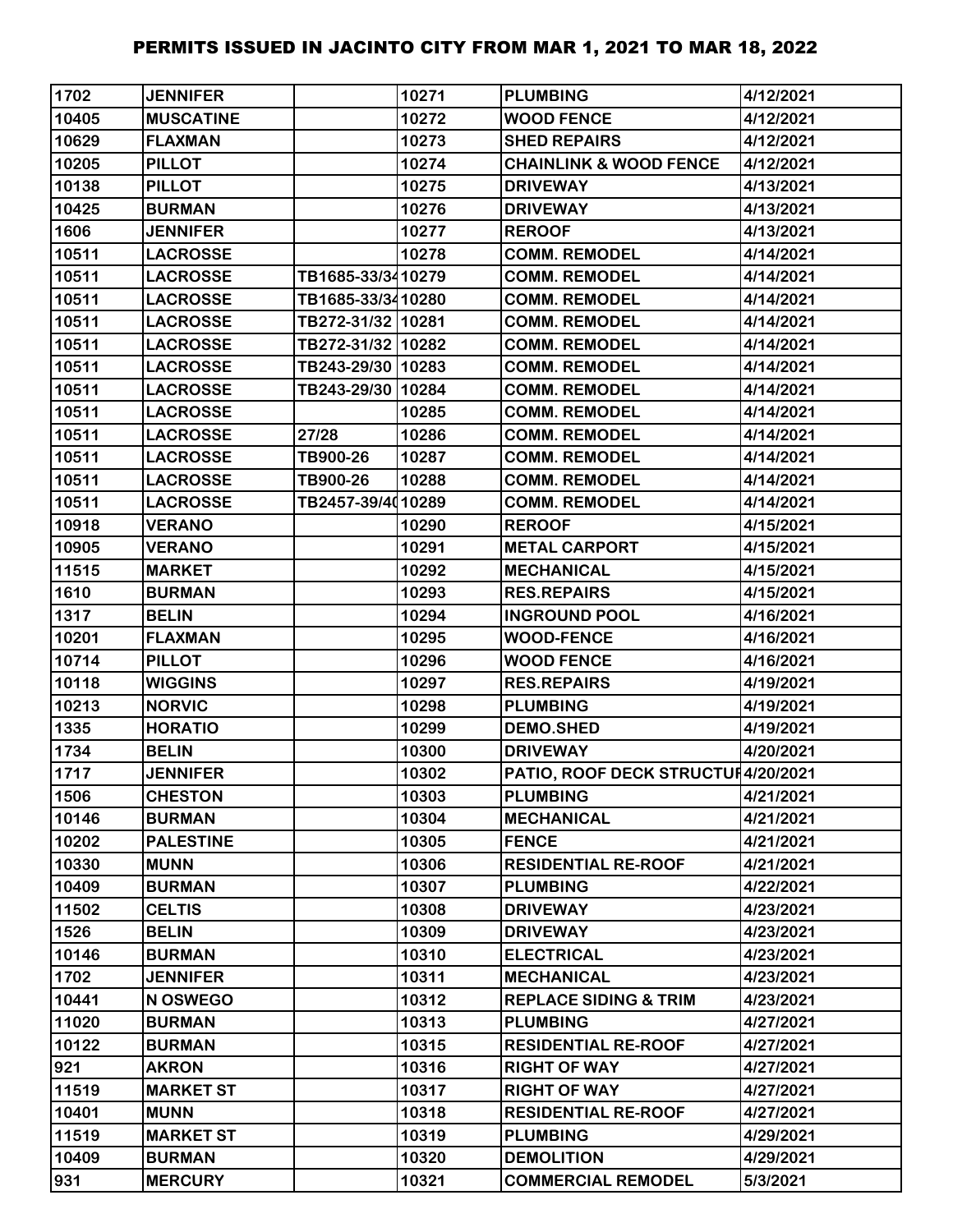| 11602 | <b>SEAGRAM</b>    | 10322 | RES.REP.(ROOF & B.PORCH FF5/3/2021       |           |
|-------|-------------------|-------|------------------------------------------|-----------|
| 11505 | <b>OXHAM</b>      | 10323 | <b>DRIVEWAY, PAVING &amp; GATE</b>       | 5/3/2021  |
| 10237 | <b>MARKET</b>     | 10324 | <b>PLUMBING</b>                          | 5/4/2021  |
| 1625  | <b>JENNIFER</b>   | 10325 | <b>PLUMBING</b>                          | 5/4/2021  |
| 1506  | <b>CHESTON</b>    | 10326 | <b>MECHANICAL</b>                        | 5/4/2021  |
| 10529 | <b>LACROSSE</b>   | 10327 | <b>ELECTRICAL</b>                        | 5/4/2021  |
| 1434  | <b>HORATIO</b>    | 10328 | <b>PLUMBING</b>                          | 5/4/2021  |
| 10425 | <b>CHADWICK</b>   | 10329 | <b>DRIVEWAY</b>                          | 5/4/2021  |
| 10606 | <b>WIGGINS</b>    | 10330 | <b>FENCE</b>                             | 5/4/2021  |
| 10938 | <b>LACROSSE</b>   | 10331 | <b>RESIDENTIAL - REMODEL</b>             | 5/5/2021  |
| 10638 | <b>FAIRFAX</b>    | 10332 | <b>FENCE-WOOD</b>                        | 5/5/2021  |
| 10702 | <b>NORVIC</b>     | 10333 | <b>REROOF</b>                            | 5/6/2021  |
| 10201 | <b>PALESTINE</b>  | 10334 | <b>RESIDENTIAL REPAIRS</b>               | 5/6/2021  |
| 10706 | <b>FLAXMAN</b>    | 10335 | <b>PAVING</b>                            | 5/6/2021  |
| 11030 | <b>VERANO</b>     | 10336 | <b>RESIDENTIAL RE-ROOF</b>               | 5/6/2021  |
| 10505 | <b>PALESTINE</b>  | 10337 | <b>FENCE &amp; GATE</b>                  | 5/6/2021  |
| 10319 | <b>PALESTINE</b>  | 10338 | COM REMODEL-REROOF & PAINT 5/7/2021      |           |
| 1426  | <b>HORATIO</b>    | 10339 | <b>DEMOLITION-SHED</b>                   | 5/7/2021  |
| 10534 | <b>PALESTINE</b>  | 10340 | <b>FENCE-GATE</b>                        | 5/7/2021  |
| 10610 | <b>BURMAN</b>     | 10341 | RES. ADDITION(BEDROOM-ON SL 5/11/2021    |           |
| 1506  | <b>CHESTON</b>    | 10342 | <b>ELECTRICAL</b>                        | 5/11/2021 |
| 11505 | <b>OGLESBY</b>    | 10343 | <b>ELECTRICAL</b>                        | 5/11/2021 |
| 10714 | <b>GARBER LN</b>  | 10344 | <b>NEW WINDOWS</b>                       | 5/12/2021 |
| 10102 | <b>FAIRFAX</b>    | 10345 | <b>ACCESSORY BUILDING</b>                | 5/12/2021 |
| 10434 | <b>PILLOT</b>     | 10346 | <b>ELECTRICAL</b>                        | 5/13/2021 |
| 10918 | <b>FLAXMAN</b>    | 10347 | <b>4FT TALL PICKET FENCE</b>             | 5/13/2021 |
| 10345 | <b>N LACROSSE</b> | 10348 | <b>RESIDENTIAL RE-ROOF</b>               | 5/13/2021 |
| 10237 | <b>MARKET</b>     | 10349 | <b>MECHANICAL</b>                        | 5/14/2021 |
| 1702  | <b>JENNIFER</b>   | 10350 | <b>DRIVEWAY</b>                          | 5/14/2021 |
| 11518 | <b>CELTIS</b>     | 10351 | <b>PLUMBING</b>                          | 5/14/2021 |
| 10209 | <b>RUMAR</b>      | 10352 | <b>GAZEBO</b>                            | 5/14/2021 |
| 11009 | <b>WIGGINS</b>    | 10353 | <b>PLUMBING</b>                          | 5/17/2021 |
| 10433 | <b>LANE</b>       | 10354 | <b>LEVEL BLOCK &amp; BASE FOUNDATION</b> | 5/17/2021 |
| 10501 | <b>WIGGINS</b>    | 10355 | <b>RESIDENTIAL RE-ROOF</b>               | 5/17/2021 |
| 10824 | <b>INVIERNO</b>   | 10356 | <b>LEVEL BLK &amp; BASE AND ADDITION</b> | 5/17/2021 |
| 10510 | <b>CHADWICK</b>   | 10357 | <b>DRIVEWAY</b>                          | 5/18/2021 |
| 10345 | <b>LANE</b>       | 10358 | <b>RESIDENTIAL ADDITION</b>              | 5/18/2021 |
| 10533 | <b>BURMAN</b>     | 10359 | <b>FENCE &amp; RESIDENTIAL REPAIRS</b>   | 5/18/2021 |
| 11013 | <b>VERANO</b>     | 10360 | LEVEL BLK & BASE AND RE-ROOF             | 5/18/2021 |
| 10909 | <b>OSWEGO</b>     | 10361 | <b>RESIDENTIAL REPAIRS</b>               | 5/18/2021 |
| 1705  | <b>SERPENTINE</b> | 10362 | <b>GENERATOR</b>                         | 5/19/2021 |
| 1705  | <b>SERPENTINE</b> | 10363 | <b>ELECTRICAL</b>                        | 5/19/2021 |
| 1705  | <b>SERPENTINE</b> | 10364 | <b>PLUMBING</b>                          | 5/19/2021 |
| 10225 | <b>MUNN</b>       | 10365 | <b>WOOD FENCE</b>                        | 5/20/2021 |
| 10517 | <b>CHADWICK</b>   | 10366 | <b>RESIDENTIAL RE-ROOF</b>               | 5/19/2021 |
| 1317  | <b>BELIN</b>      | 10367 | <b>PLUMBING</b>                          | 5/20/2021 |
| 11513 | <b>SEAGRAM</b>    | 10368 | <b>ACCESORY BUILDING</b>                 | 5/21/2021 |
| 10337 | <b>PILLOT</b>     | 10369 | <b>PAVING</b>                            | 5/21/2021 |
| 1627  | <b>CHAZEN</b>     | 10370 | <b>RESIDENTIAL RE-ROOF</b>               | 5/21/2021 |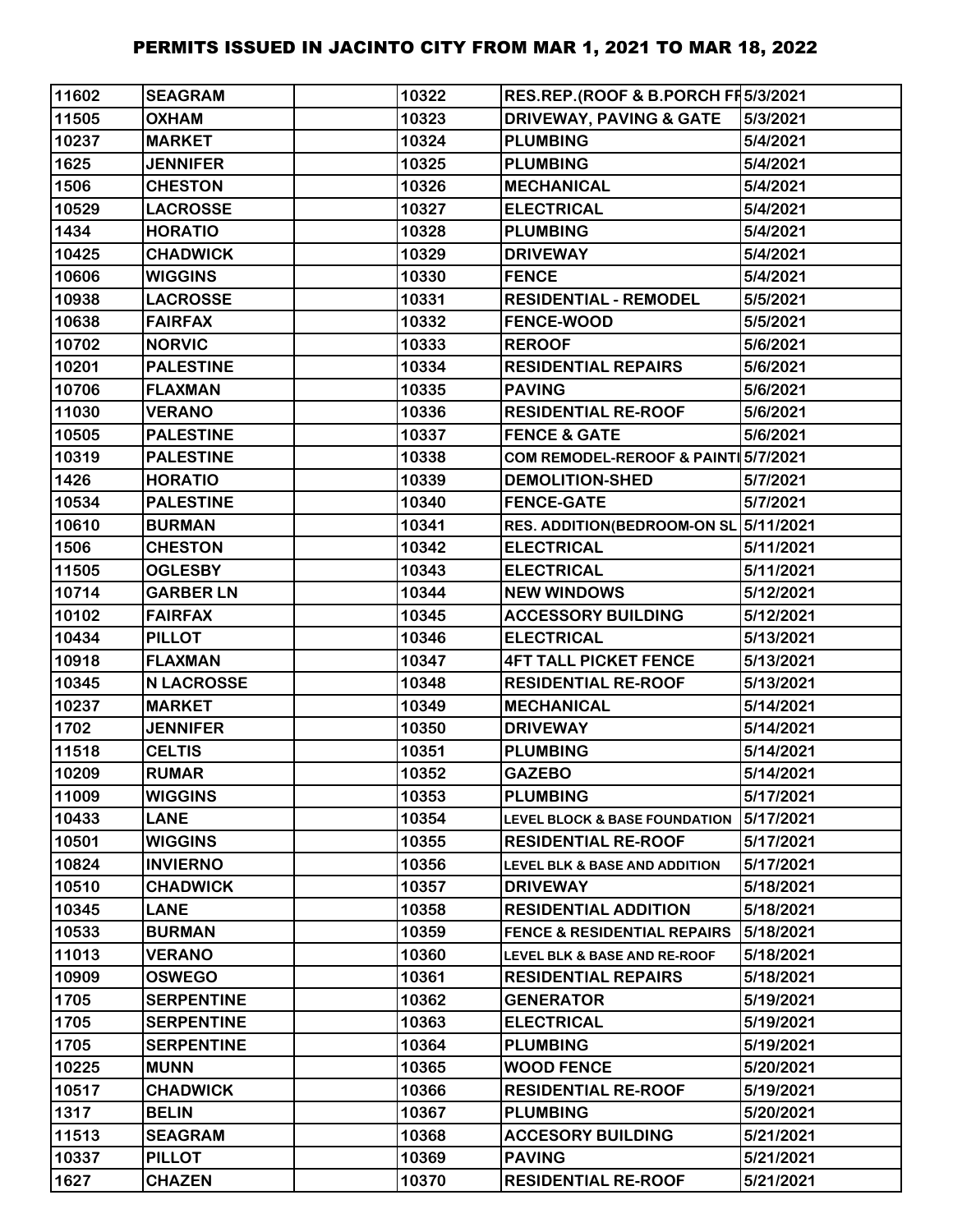| 10510           | <b>FLAXMAN</b>    |   | 10371 | <b>FENCE</b>                      | 5/21/2021 |
|-----------------|-------------------|---|-------|-----------------------------------|-----------|
| 10909           | <b>INVIERNO</b>   |   | 10372 | <b>RESIDENTIAL RE-ROOF</b>        | 6/4/2021  |
| 10727           | <b>MUNN</b>       |   | 10373 | <b>DRIVEWAY</b>                   | 5/25/2021 |
| 10402           | <b>FLAXMAN</b>    |   | 10374 | <b>RES.REP (WINDOWS)</b>          | 5/26/2021 |
| SC <sub>2</sub> | <b>BURMAN</b>     |   | 10375 | <b>ELECTRICAL</b>                 | 5/26/2021 |
| 10117           | <b>LANE</b>       |   | 10376 | <b>RES.REM.(SOLAR PANELS)</b>     | 5/26/2021 |
| 10117           | <b>LANE</b>       |   | 10377 | <b>ELECTRICAL</b>                 | 5/26/2021 |
| 10425           | <b>PILLOT</b>     |   | 10378 | <b>REROOF</b>                     | 5/26/2021 |
| 10346           | <b>MUNN</b>       |   | 10379 | <b>REROOF</b>                     | 5/26/2021 |
| 1022            | <b>AKRON</b>      |   | 10380 | <b>REROOF</b>                     | 5/26/2021 |
| 10922           | <b>LACROSSE</b>   |   | 10381 | <b>DRIVEWAY</b>                   | 5/27/2021 |
| 10713           | <b>FAIRFAX</b>    |   | 10382 | <b>ELECTRICAL</b>                 | 5/28/2021 |
| 1406            | <b>BELIN</b>      |   | 10383 | <b>GENERATOR</b>                  | 5/28/2021 |
| 1406            | <b>BELIN</b>      |   | 10384 | <b>ELECTRICAL</b>                 | 5/28/2021 |
| 1506            | <b>CHESTON</b>    |   | 10385 | <b>DRIVEWAY</b>                   | 5/28/2021 |
| 1701            | <b>CHAZEN</b>     |   | 10386 | PAVING(WALKWAY&PATIO)             | 5/28/2021 |
| 10429           | <b>LANE</b>       |   | 10387 | <b>PLUMBING</b>                   | 5/28/2021 |
| 10702           | <b>BURMAN</b>     |   | 10388 | <b>REPLACE SIDING</b>             | 6/1/2021  |
| 10502           | <b>PILLOT</b>     |   | 10389 | <b>DRIVEWAY</b>                   | 6/1/2021  |
| 1006            | <b>DACUS</b>      |   | 10390 | <b>PLUMBING</b>                   | 6/1/2021  |
| 10638           | <b>FAIRFAX</b>    |   | 10391 | <b>PAVING</b>                     | 6/1/2021  |
| 11419           | <b>MUNN</b>       |   | 10392 | <b>PLUMBING</b>                   | 6/2/2021  |
| 11030           | <b>VERANO</b>     |   | 10393 | <b>PATIO</b>                      | 6/2/2021  |
| 11037           | <b>MARKET</b>     |   | 10394 | <b>ELECTRICAL</b>                 | 6/3/2021  |
| 11618           | <b>SEAGRAM</b>    |   | 10395 | <b>DRIVEWAY</b>                   | 6/3/2021  |
| 11110           | <b>MUSCATINE</b>  |   | 10396 | <b>RESIDENTIAL REPAIRS</b>        | 6/3/2021  |
| 10533           | <b>WIGGINS</b>    |   | 10397 | <b>ELECTRICAL</b>                 | 6/4/2021  |
| 10533           | <b>WIGGINS</b>    |   | 10398 | SOLAR PANEL INSTALLATION 6/4/2021 |           |
| 10426           | <b>PALESTINE</b>  |   | 10399 | <b>GRADE/FILL DIRT</b>            | 6/4/2021  |
| 10213           | <b>BURMAN</b>     |   | 10400 | <b>ELECTRICAL</b>                 | 6/7/2021  |
| 11510           | <b>OXHAM</b>      |   | 10401 | <b>MECHANICAL</b>                 | 6/7/2021  |
| 1501            | <b>MERCURY</b>    |   | 10402 | <b>ELECTRICAL</b>                 | 6/7/2021  |
| 1006            | <b>DACUS</b>      |   | 10403 | <b>DEMOLITION-HOUSE</b>           | 6/8/2021  |
| 931             | <b>MERCURY</b>    | B | 10404 | <b>ELECTRICAL</b>                 | 6/9/2021  |
| 931             | <b>MERCURY</b>    | A | 10405 | ELECTRICAL #4124                  | 6/9/2021  |
| 10434           | <b>BURMAN</b>     |   | 10406 | <b>MECHANICAL</b>                 | 6/9/2021  |
| 10237           | <b>MARKET</b>     |   | 10407 | PLUMBING 4" FIRE LINE             | 6/9/2021  |
| 10309           | <b>PILLOT</b>     |   | 10408 | <b>PLUMBING</b>                   | 6/9/2021  |
| 10121           | <b>CHADWICK</b>   |   | 10409 | <b>ELECTRICAL</b>                 | 6/9/2021  |
| 10245           | <b>MUNN</b>       |   | 10410 | <b>DRIVEWAY</b>                   | 6/9/2021  |
| 1729            | <b>JENNIFER</b>   |   | 10411 | <b>REROOF AND REPAIR FENCE</b>    | 6/10/2021 |
| 10804           | <b>MUNN</b>       |   | 10412 | <b>ELECTRICAL</b>                 | 6/10/2021 |
| 1704            | <b>HOLLAND#1</b>  |   | 10413 | <b>GAS TEST</b>                   | 6/10/2021 |
| 10402           | <b>SLACROSSE</b>  |   | 10414 | <b>REROOF</b>                     | 6/10/2021 |
| 10329           | <b>NORVIC</b>     |   | 10415 | <b>PLUMBING</b>                   | 6/10/2021 |
| 10117           | <b>LANE</b>       |   | 10416 | <b>DRIVEWAY</b>                   | 6/10/2021 |
| 10334           | <b>N LACROSSE</b> |   | 10417 | <b>RESIDENTIAL REPAIRS</b>        | 6/10/2021 |
| 11211           | <b>MUNN</b>       |   | 10418 | PAVING CRUSHED ASPHALT            | 6/11/2021 |
| 10222           | <b>WIGGINS</b>    |   | 10419 | <b>RESIDENTIAL RE-ROOF</b>        | 6/14/2021 |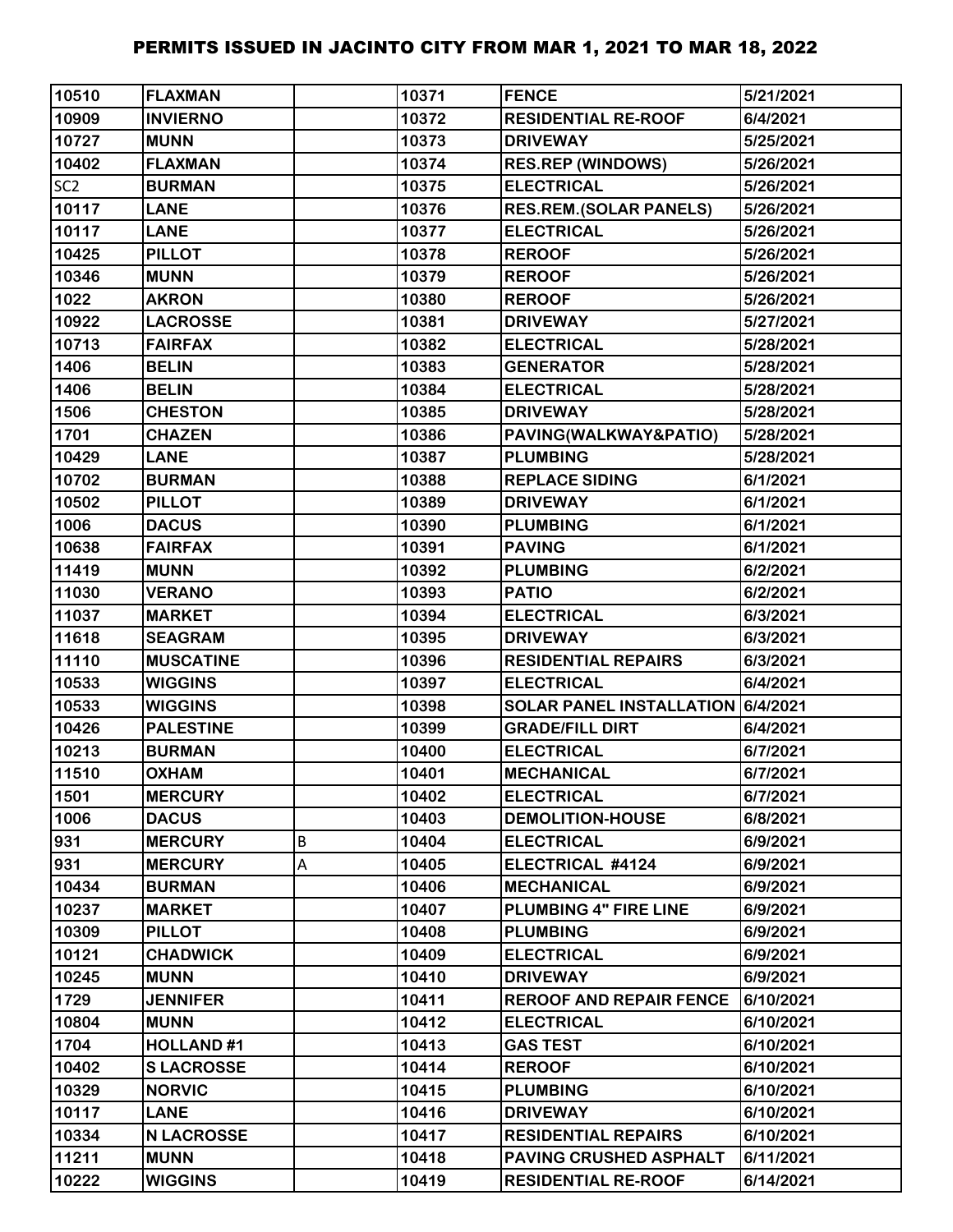| 1522  | <b>CHESTON</b>      |     | 10420 | <b>RESIDENTIAL RE-ROOF</b>                | 6/14/2021 |
|-------|---------------------|-----|-------|-------------------------------------------|-----------|
| 1501  | <b>SERPENTINE</b>   |     | 10421 | <b>RESIDENTIAL RE-ROOF</b>                | 6/15/2021 |
| 10301 | <b>FAIRFAX</b>      |     | 10422 | <b>RESIDENTIAL RE-ROOF</b>                | 6/15/2021 |
| 1406  | <b>BELIN</b>        |     | 10423 | <b>PLUMBING</b>                           | 6/16/2021 |
| 10511 | <b>LACROSSE</b>     | 239 | 10424 | <b>ELECTRICAL</b>                         | 6/16/2021 |
| 10511 | <b>LACROSSE</b>     | 240 | 10425 | <b>ELECTRICAL</b>                         | 6/16/2021 |
| 10511 | <b>LACROSSE</b>     | 228 | 10426 | <b>ELECTRICAL</b>                         | 6/16/2021 |
| 10511 | <b>LACROSSE</b>     |     | 10427 | <b>ELECTRICAL</b>                         | 6/16/2021 |
| 11121 | <b>MARKET D</b>     |     | 10428 | <b>COMMERCIAL RE-ROOF</b>                 | 6/16/2021 |
| 10337 | <b>BURMAN</b>       |     | 10429 | <b>FENCE</b>                              | 6/16/2021 |
| 10201 | <b>PALESTINE</b>    |     | 10430 | <b>ELECTRICAL</b>                         | 6/17/2021 |
| 10611 | <b>PALESTINE</b>    |     | 10431 | PARTIAL DEMOLITION BACK BLD 6/17/2021     |           |
| 10326 | <b>PALESTINE</b>    | В   | 10432 | <b>ELECTRICAL</b>                         | 6/17/2021 |
| 10209 | <b>RUMAR</b>        |     | 10433 | <b>WOOD SHED</b>                          | 6/18/2021 |
| 10102 | <b>NORVIC</b>       |     | 10434 | <b>RES.RE-ROOF</b>                        | 6/21/2021 |
| 10206 | <b>FLAXMAN</b>      |     | 10435 | <b>WOOD FENCE</b>                         | 6/21/2021 |
| 1611  | <b>JENNIFER</b>     |     | 10436 | <b>FENCE</b>                              | 6/21/2021 |
| 1418  | <b>JENNIFER</b>     |     | 10437 | <b>PLB</b>                                | 6/23/2021 |
| 10309 | <b>PILLOT</b>       |     | 10438 | <b>ELEC</b>                               | 6/23/2021 |
| 10610 | <b>BURMAN</b>       |     | 10439 | <b>PLB</b>                                | 6/24/2021 |
| 10613 | <b>FAIRFAX</b>      |     | 10440 | <b>LEVEL-BLK &amp; BASE</b>               | 6/25/2021 |
| 1418  | <b>HORATIO</b>      |     | 10441 | DRIVEWAY & METAL CARPORT 6/25/2021        |           |
| 10606 | <b>PILLOT</b>       |     | 10443 | <b>PAVING</b>                             | 6/25/2021 |
| 10630 | <b>FLAXMAN</b>      |     | 10444 | <b>PLB</b>                                | 6/25/2021 |
| 1113  | <b>SIESTA</b>       |     | 10445 | <b>PLB</b>                                | 6/25/2021 |
| 10438 | <b>MUSCATINE</b>    |     | 10446 | <b>PAVING</b>                             | 6/25/2021 |
| 10145 | <b>MUNN</b>         |     | 10447 | <b>WOOD FENCE</b>                         | 6/25/2021 |
| 10217 | <b>PILLOT</b>       |     | 10448 | <b>WOOD FENCE</b>                         | 6/25/2021 |
| 10430 | <b>MUSCATINE</b>    |     | 10449 | <b>MECHANICAL</b>                         | 6/25/2021 |
| 10617 | <b>FLAXMAN</b>      |     | 10450 | <b>RESIDENTIAL RE-ROOF</b>                | 6/28/2021 |
| 9990  | <b>EAST FWY</b>     |     | 10451 | STORM DAMAGE DEMOLITION 6/29/2021         |           |
| 11030 | <b>VERANO</b>       |     | 10452 | <b>CARPORT</b>                            | 6/29/2021 |
| 10910 | <b>MUNN</b>         |     | 10453 | <b>ELECTRICAL</b>                         | 6/30/2021 |
| 10618 | <b>PILLOT</b>       |     | 10454 | <b>PAVING</b>                             | 7/1/2021  |
| 10506 | <b>WIGGINS</b>      |     | 10455 | PORCH AND RES. RE-ROOF                    | 7/1/2021  |
| 10134 | <b>PILLOT</b>       |     | 10456 | <b>FENCE</b>                              | 7/1/2021  |
| 1722  | <b>CHAZEN</b>       |     | 10457 | <b>REPAIR PORCH &amp; SHED</b>            | 7/1/2021  |
| 10309 | <b>PILLOT</b>       |     | 10458 | <b>DEMOLITION OF GARAGE</b>               | 7/1/2021  |
| 10138 | <b>MUSCATINE</b>    |     | 10459 | <b>ELECTRICAL</b>                         | 7/2/2021  |
| 10911 | <b>MUNN</b>         |     | 10460 | <b>CARPORT</b>                            | 7/2/2021  |
| 10417 | N OSWEGO            |     | 10461 | <b>FENCE</b>                              | 7/2/2021  |
| 10625 | <b>NORVIC</b>       |     | 10462 | <b>RESIDENTIAL REPAIRS</b>                | 7/6/2021  |
| 10625 | <b>NORVIC</b>       |     | 10463 | <b>PLUMBING</b>                           | 7/6/2021  |
| 10314 | <b>FLAXMAN</b>      |     | 10464 | <b>RESIDENTIAL RE-ROOF</b>                | 7/6/2021  |
| 9990  | <b>EAST FREEWAY</b> | C.  | 10465 | <b>ELECTRICAL</b>                         | 7/7/2021  |
| 9701  | <b>MARKET</b>       |     | 10466 | <b>ELECTRICAL</b>                         | 7/7/2021  |
| 10521 | <b>WIGGINS</b>      |     | 10467 | <b>REPLACE SIDING AND WINDOW 7/7/2021</b> |           |
| 10129 | <b>FAIRFAX</b>      |     | 10468 | <b>RESIDENTIAL RE-ROOF</b>                | 7/7/2021  |
| 10414 | <b>FLAXMAN</b>      |     | 10469 | <b>RESIDENTIAL RE-ROOF</b>                | 7/7/2021  |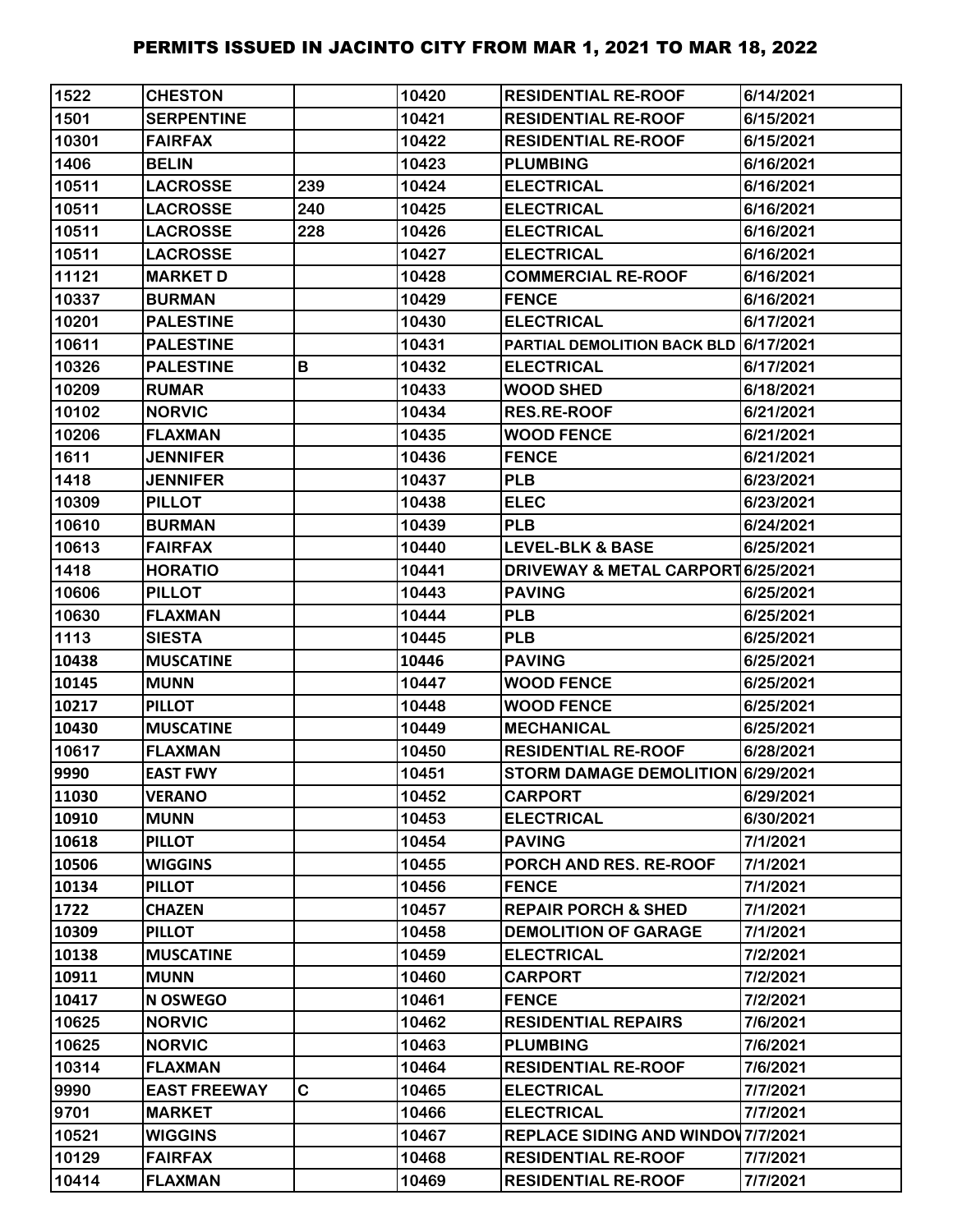| 10414 | <b>SLACROSSE</b>  |   | 10470 | <b>RESIDENTIAL ADDITION &amp; POR7/7/2021</b> |           |
|-------|-------------------|---|-------|-----------------------------------------------|-----------|
| 10733 | <b>BURMAN</b>     |   | 10471 | <b>PAVING</b>                                 | 7/8/2021  |
| 9990  | <b>EAST FWY</b>   | B | 10472 | <b>PLUMBING</b>                               | 7/8/2021  |
| 1317  | <b>SERPENTINE</b> |   | 10473 | <b>RESIDENTIAL RE-ROOF</b>                    | 7/9/2021  |
| 10430 | <b>MUSCATINE</b>  |   | 10474 | <b>ELECTRICAL</b>                             | 7/9/2021  |
| 10430 | <b>PALESTINE</b>  |   | 10475 | <b>BRICK SIDING</b>                           | 7/9/2021  |
| 9990  | <b>EAST FWY</b>   |   | 10476 | <b>COMMERCIAL REMODEL</b>                     | 7/12/2021 |
| 10613 | <b>MUSCATINE</b>  |   | 10477 | <b>ELECTRICAL</b>                             | 7/12/2021 |
| 10309 | <b>PILLOT</b>     |   | 10478 | <b>FENCE</b>                                  | 7/12/2021 |
| 10941 | <b>VERANO</b>     |   | 10479 | <b>REROOF</b>                                 | 7/13/2021 |
| 11618 | <b>SEAGRAM</b>    |   | 10480 | <b>RESIDENTIAL REPAIRS</b>                    | 7/13/2021 |
| 918   | <b>MERCURY</b>    | 1 | 10481 | <b>COMMERCIAL REMODEL</b>                     | 7/13/2021 |
| 1702  | <b>BELIN</b>      |   | 10482 | <b>RESIDENTIAL ADDITION</b>                   | 7/13/2021 |
| 10129 | <b>CHADWICK</b>   |   | 10483 | <b>RESIDENTIAL RE-ROOF</b>                    | 7/14/2021 |
| 1705  | <b>SERPENTINE</b> |   | 10484 | <b>PLUMBING</b>                               | 7/14/2021 |
| 10341 | <b>PALESTINE</b>  |   | 10485 | 2 WALL SIGNS & ONE POLE SI07/14/2021          |           |
| 10341 | <b>PALESTINE</b>  |   | 10486 | <b>ELECTRICAL FOR SIGNS</b>                   | 7/14/2021 |
| 11406 | <b>MUNN</b>       |   | 10487 | <b>PAVING (IN BACK)</b>                       | 7/15/2021 |
| 10421 | <b>LANE</b>       |   | 10488 | <b>PLUMBING</b>                               | 7/16/2021 |
| 918   | <b>MERCURY</b>    | 1 | 10489 | <b>ELECTRICAL</b>                             | 7/16/2021 |
| 1602  | <b>CASPERSON</b>  |   | 10490 | <b>RESIDENTIAL RE-ROOF</b>                    | 7/16/2021 |
| 10517 | <b>WIGGINS</b>    |   | 10491 | <b>RESIDENTIAL REPAIRS</b>                    | 7/16/2021 |
| 10517 | <b>WIGGINS</b>    |   | 10492 | <b>ELECTRICAL</b>                             | 7/16/2021 |
| 10345 | <b>LANE</b>       |   | 10493 | <b>ELECTRICAL</b>                             | 7/19/2021 |
| 10533 | <b>WIGGINS</b>    |   | 10494 | 2 DRIVEWAYS                                   | 7/20/2021 |
| 1101  | <b>HOLLAND</b>    | B | 10495 | <b>ELECTRICAL</b>                             | 7/20/2021 |
| 10117 | <b>RUMAR</b>      |   | 10496 | <b>RESIDENTIAL RE-ROOF</b>                    | 7/20/2021 |
| 10345 | <b>LAND</b>       |   | 10497 | <b>PLUMBING</b>                               | 7/20/2021 |
| 10114 | <b>CHADWICK</b>   |   | 10498 | <b>ELECTRICAL</b>                             | 7/21/2021 |
| 10241 | <b>FLAXMAN</b>    |   | 10499 | <b>FENCE</b>                                  | 7/21/2021 |
| 10337 | <b>PILLOT</b>     |   | 10500 | <b>GARAGE ADDIITION</b>                       | 7/21/2021 |
| 11502 | <b>TILLIA</b>     |   | 10501 | <b>PLUMBING</b>                               | 7/21/2021 |
| 10521 | <b>WIGGINS</b>    |   | 10502 | <b>RESIDENTIAL RE-ROOF</b>                    | 7/21/2021 |
| 1626  | <b>JENNIFER</b>   |   | 10503 | <b>RESIDENTIAL REPAIRS</b>                    | 7/21/2021 |
| 11009 | <b>MUSCATINE</b>  |   | 10504 | <b>FENCE</b>                                  | 7/22/2021 |
| 10309 | <b>PILLOT</b>     |   | 10505 | <b>CARPORT</b>                                | 7/23/2021 |
| 1613  | <b>MERCURY</b>    |   | 10506 | <b>NEW COMMERCIAL BUILDING 17/26/2021</b>     |           |
| 1725  | <b>HOLLAND</b>    |   | 10507 | <b>GRADE/FILL DIRT</b>                        | 7/26/2021 |
| 11005 | <b>MUSCATINE</b>  |   | 10508 | <b>FENCE</b>                                  | 7/26/2021 |
| 10417 | N OSWEGO          |   | 10509 | <b>6 FT WOODEN GATE</b>                       | 7/27/2021 |
| 11009 | <b>LACROSSE</b>   |   | 10510 | <b>RES. FOUNDATION REPAIR</b>                 | 7/28/2021 |
| 11017 | <b>LACROSSE</b>   |   | 10511 | <b>RESIDENTIAL FOUNDATION RE7/28/2021</b>     |           |
| 10506 | <b>PILLOT</b>     |   | 10512 | <b>METAL CARPORT</b>                          | 7/28/2021 |
| 10217 | <b>FLAXMAN</b>    |   | 10513 | <b>ACCESSORY BUILDING</b>                     | 7/29/2021 |
| 10518 | <b>WIGGINS</b>    |   | 10514 | <b>DRIVEWAY</b>                               | 7/29/2021 |
| 10414 | <b>SLACROSSE</b>  |   | 10515 | <b>ELECTRICAL</b>                             | 7/29/2021 |
| 1406  | <b>SERPENTINE</b> |   | 10516 | <b>RESIDENTIAL RE-ROOF</b>                    | 7/30/2021 |
| 10406 | <b>MUNN</b>       |   | 10517 | <b>RESIDENTIAL RE-ROOF</b>                    | 8/2/2021  |
| 10313 | <b>WIGGINS</b>    |   | 10518 | <b>PLUMBING</b>                               | 8/3/2021  |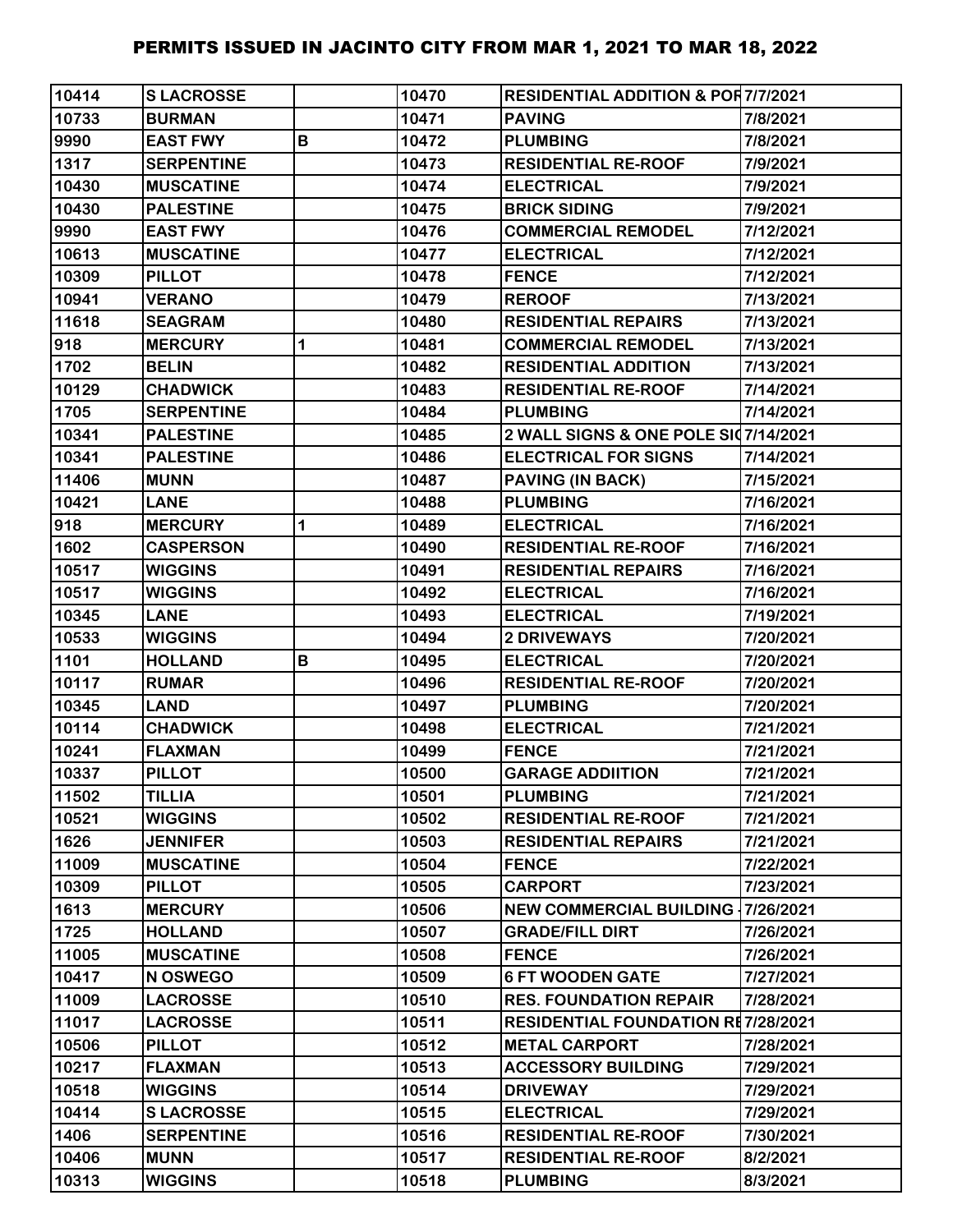| 1721  | <b>CHESTON</b>    |     | 10519  | <b>GATE</b>                        | 8/3/2021  |
|-------|-------------------|-----|--------|------------------------------------|-----------|
| 1401  | <b>SERPENTINE</b> |     | 10520  | <b>FENCE</b>                       | 8/3/2021  |
| 1109  | <b>MERCURY</b>    |     | 10521  | <b>WOOD FENCE</b>                  | 8/3/2021  |
| 1106  | <b>DACUS</b>      |     | 10522  | <b>FENCE</b>                       | 8/3/2021  |
| 1407  | <b>HORATIO</b>    |     | 10523  | <b>RESIDENTIAL REPAIRS</b>         | 8/5/2021  |
| 11519 | <b>MARKET ST</b>  |     | 10524  | PLB- UNDERGROUND 6"FIRE LINE       | 8/4/2021  |
| 10827 | <b>FLAXMAN</b>    |     | 10525  | <b>MECHANICAL</b>                  | 8/6/2021  |
| 10934 | <b>LACROSSE</b>   |     | 10526  | <b>PLUMBING</b>                    | 8/6/2021  |
| 11109 | <b>VERANO</b>     |     | 10527  | <b>PLUMBING</b>                    | 8/9/2021  |
| 11505 | <b>OGLESBY</b>    |     | 10528  | <b>ELECTRICAL</b>                  | 8/10/2021 |
| 10705 | <b>MUSCATINE</b>  |     | 10529  | <b>CARPORT-METAL</b>               | 8/10/2021 |
| 10825 | <b>MUSCATINE</b>  |     | 10530  | <b>REPLACE SIDING</b>              | 8/10/2021 |
| 935   | <b>MERCURY</b>    |     | 10531  | <b>DOUBLE SIDED SIGN</b>           | 8/10/2021 |
| 935   | <b>MERCURY</b>    |     | 10532  | <b>ELECTRICAL</b>                  | 8/10/2021 |
| 10249 | <b>BURMAN</b>     |     | 10533  | <b>PAVING</b>                      | 8/10/2021 |
| 10506 | <b>CHADWICK</b>   |     | 10534  | <b>DRIVEWAY</b>                    | 8/10/2021 |
| 10530 | <b>PALESTINE</b>  |     | 10535  | <b>RESIDENTIAL - REMODEL</b>       | 8/11/2021 |
| 11410 | <b>EAST FWY</b>   | 150 | 10536  | <b>WALL SIGN</b>                   | 8/11/2021 |
| 11410 | <b>EAST FWY</b>   | 150 | 10537  | <b>ELECTRICAL</b>                  | 8/11/2021 |
| 11030 | <b>VERANO</b>     |     | 10538  | <b>DRIVEWAY</b>                    | 8/11/2021 |
| 1622  | <b>CHESTON</b>    |     | 10539  | <b>PLUMBING</b>                    | 8/12/2021 |
| 11022 | <b>FLAXMAN</b>    |     | 10540  | <b>PLUMBING</b>                    | 8/12/2021 |
| 10634 | <b>WIGGINS</b>    |     | 10541  | <b>RESIDENTIAL RE-ROOF</b>         | 8/12/2021 |
| 10249 | <b>WIGGINS</b>    |     | 10542  | <b>RESIDENTIAL RE-ROOF</b>         | 8/12/2021 |
| 10425 | <b>FLAXMAN</b>    |     | 10543  | <b>RESIDENTIAL RE-ROOF</b>         | 8/13/2021 |
| 10509 | <b>LANE</b>       |     | 10544  | <b>CARPORT</b>                     | 8/13/2021 |
| 1306  | <b>SERPENTINE</b> |     | 10545  | <b>RESIDENTIAL RE-ROOF</b>         | 8/16/2021 |
| 10821 | <b>LANE</b>       |     | 10546  | PAVING(ASPHALT OVERLAY-P 8/16/2021 |           |
| 10345 | N OSWEGO          |     | 10547  | <b>ELECTRICAL</b>                  | 8/16/2021 |
| 1106  | <b>DACUS</b>      |     | 10548  | <b>DEMOLITION OF GARAGE</b>        | 8/16/2021 |
| 1722  | <b>CASPERSON</b>  |     | 10549  | <b>REROOF</b>                      | 8/16/2021 |
| 1529  | <b>JENNIFER</b>   |     | 10550  | <b>MECHANICAL</b>                  | 8/17/2021 |
| 11514 | <b>CELTIS</b>     |     | 10551  | <b>DRIVEWAY</b>                    | 8/17/2021 |
| 10629 | <b>BURMAN</b>     |     | 10552  | <b>DRIVEWAY</b>                    | 8/17/2021 |
| 11102 | <b>EAST FWY</b>   | B   | 10552  | <b>ELECTRICAL</b>                  | 2/11/2021 |
| 10101 | <b>PILLOT</b>     |     | 10553  | <b>RESIDENTIAL REPAIRS</b>         | 8/18/2021 |
| 1525  | <b>CHESTON</b>    |     | 10554  | <b>RESIDENTIAL RE-ROOF</b>         | 8/18/2021 |
| 1613  | <b>MERCURY</b>    |     | 10555  | <b>PLUMBING</b>                    | 8/18/2021 |
| 1413  | <b>CHESTON</b>    |     | 10556  | <b>FENCE</b>                       | 8/19/2021 |
| 10731 | <b>MUNN</b>       |     | 10557  | <b>FENCE</b>                       | 8/20/2021 |
| 10727 | <b>MUNN</b>       |     | 10558  | <b>FENCE</b>                       | 8/20/2021 |
| 10901 | <b>MARKET</b>     |     | 10559  | <b>PAVING</b>                      | 8/20/2021 |
| 10705 | <b>BURMAN</b>     |     | 10560  | <b>MECHANICAL</b>                  | 8/20/2021 |
| 10533 | <b>WIGGINS</b>    |     | 10561  | <b>FENCE</b>                       | 8/20/2021 |
| 1407  | <b>HORATIO</b>    |     | 10562  | <b>PAVING</b>                      | 8/23/2021 |
| 1430  | <b>HORATIO</b>    |     | 10563  | <b>CARPORT AND PAVING</b>          | 8/23/2021 |
| 11017 | <b>LACROSSE</b>   |     | 10564  | <b>RESIDENTIAL REPAIRS</b>         | 8/24/2021 |
| 1529  | <b>JENNIFER</b>   |     | 10565  | <b>PLUMBING</b>                    | 8/25/2021 |
| 918   | <b>MERCURY</b>    |     | 110566 | <b>PLUMBING</b>                    | 8/26/2021 |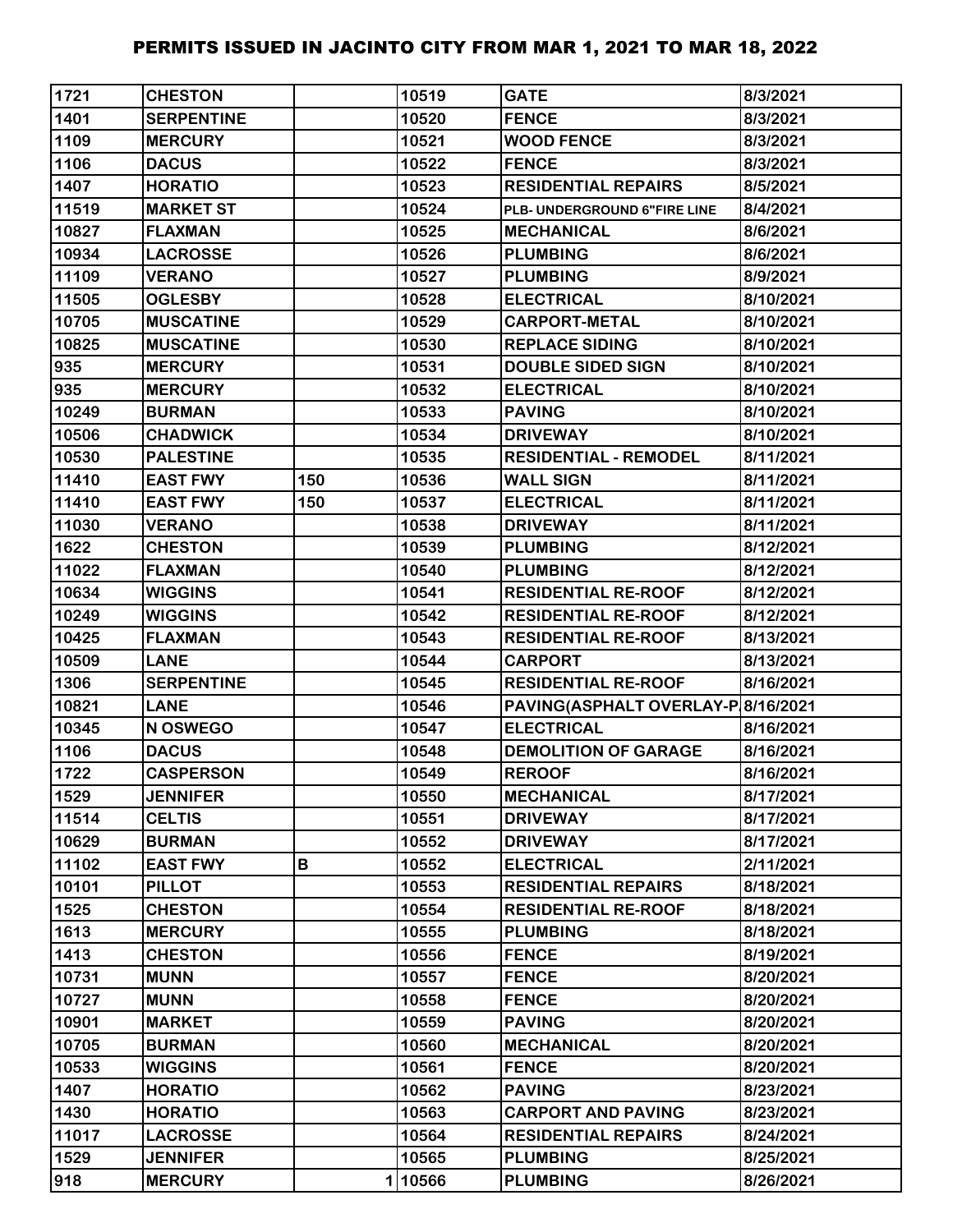| 10610 | <b>LACROSSE</b>     |     | 10567     | <b>DRIVEWAY</b>                        | 8/26/2021 |
|-------|---------------------|-----|-----------|----------------------------------------|-----------|
| 10906 | <b>FLAXMAN</b>      |     | 10568     | <b>BACK PORCH</b>                      | 8/26/2021 |
| 10342 | <b>NORVIC</b>       |     | 10569     | <b>PAVING-SLAB ONLY</b>                | 8/27/2021 |
| 10602 | <b>PILLOT</b>       |     | 10570     | <b>RES. REP (REPLACE POST</b>          | 8/27/2021 |
| 10138 | <b>CHADWICK</b>     |     | 10571     | <b>REROOF-SHINGLES ONLY</b>            | 8/30/2021 |
| 10145 | <b>WIGGINS</b>      |     | 10572     | <b>FENCE-WOOD</b>                      | 8/30/2021 |
| 10821 | <b>MUSCATINE</b>    |     | 10573     | <b>RESIDENTIAL REPAIRS</b>             | 8/31/2021 |
| 10114 | <b>PALESTINE</b>    |     | 10574     | <b>DEMOLITION OF EXISTING</b>          | 8/31/2021 |
| 10324 | <b>PALESTINE</b>    |     | 10575     | <b>PLUMBING</b>                        | 8/31/2021 |
| 11410 | <b>EAST FWY</b>     |     | 150 10576 | <b>ELECTRICAL</b>                      | 9/1/2021  |
| 1715  | <b>HOLLAND</b>      |     | 10577     | <b>ELECTRICAL</b>                      | 9/1/2021  |
| 11505 | <b>OGLESBY</b>      |     | 10578     | <b>PLUMBING</b>                        | 9/2/2021  |
| 10501 | <b>MUSCATINE</b>    |     | 10579     | <b>DEMOLITION OF INTERIOR</b>          | 9/3/2021  |
| 1704  | <b>HOLLAND</b>      |     | 10580     | <b>RESIDENTIAL RE-ROOF</b>             | 9/3/2021  |
| 1414  | <b>HORATIO</b>      |     | 10581     | <b>PLUMBING</b>                        | 9/7/2021  |
| 10145 | <b>CHADWICK</b>     |     | 10582     | <b>RESIDENTIAL RE-ROOF</b>             | 9/7/2021  |
| 10114 | <b>PALESTINE</b>    |     | 10583     | <b>PLUMBING DISCONNECT</b>             | 9/7/2021  |
| 10402 | S OSWEGO            |     | 10584     | <b>DRIVEWAY</b>                        | 9/7/2021  |
| 10342 | <b>NORVIC</b>       |     | 10585     | <b>PLUMBING</b>                        | 9/7/2021  |
| 10214 | <b>PALESTINE</b>    |     | 10586     | DEMOLITION OF PORCH & SHE9/8/2021      |           |
| 1101  | <b>SIESTA</b>       |     | 10587     | <b>DEMOLITION-GARAGE</b>               | 9/8/2021  |
| 1026  | <b>AKRON</b>        |     | 10588     | RESIDENTIAL RE-ROOF (GARA 9/8/2021     |           |
| 10237 | <b>PILLOT</b>       |     | 10589     | NEW RESIDENTIAL - BUILDING 9/9/2021    |           |
| 11410 | <b>EAST FWY 150</b> | 150 | 10590     | <b>COMMERCIAL REMODEL</b>              | 9/9/2021  |
| 11202 | <b>OSWEGO</b>       |     | 10591     | <b>FOUNDATION REPAIR</b>               | 9/9/2021  |
| 10346 | <b>CHADWICK</b>     |     | 10592     | <b>FENCE-IRON- 6FT TALL</b>            | 9/9/2021  |
| 10705 | <b>FLAXMAN</b>      |     | 10593     | <b>ELECTRICAL</b>                      | 9/9/2021  |
| 9701  | <b>MARKET</b>       |     | 10594     | <b>COMMERCIAL REMODEL</b>              | 9/9/2021  |
| 10401 | <b>PALESTINE</b>    |     | 10595     | <b>ELECTRICAL</b>                      | 9/9/2021  |
| 10118 | <b>WIGGINS</b>      |     | 10596     | <b>REROOF</b>                          | 9/8/2021  |
| 1305  | <b>KILROY</b>       |     | 10597     | <b>ELECTRICAL</b>                      | 9/9/2021  |
| 10345 | <b>N LACROSSE</b>   |     | 10598     | <b>FRONT PORCH</b>                     | 9/9/2021  |
| 10634 | <b>MUNN</b>         |     | 10599     | SOLAR PANEL INSTALLATION 9/10/2021     |           |
| 10634 | <b>MUNN</b>         |     | 10600     | <b>ELECTRICAL</b>                      | 9/10/2021 |
| 10242 | <b>PALESTINE</b>    |     | 10601     | <b>RESIDENTIAL REPAIRS-PAINT &amp;</b> | 9/10/2021 |
| 10414 | <b>CHADWICK</b>     |     | 10602     | RESIDENTIAL-REMODEL( ADDITI            | 9/10/2021 |
| 10205 | <b>LANE</b>         |     | 10603     | <b>RESIDENTIAL REPAIR</b>              | 9/13/2021 |
| 10509 | <b>BURMAN</b>       |     | 10604     | CARPORT                                | 9/14/2021 |
| 10602 | <b>LANE</b>         |     | 10605     | <b>PORCH &amp; REPAIR BALCONY</b>      | 9/16/2021 |
| 11420 | <b>LANE</b>         |     | 10606     | <b>RE-ROOF</b>                         | 9/16/2021 |
| 10313 | <b>WIGGINS</b>      |     | 10607     | <b>RES.REPAIRS</b>                     | 9/16/2021 |
| 11613 | <b>FLAXMAN</b>      |     | 10608     | <b>DRIVEWAY</b>                        | 9/16/2021 |
| 10337 | <b>BURMAN</b>       |     | 10609     | <b>FENCE</b>                           | 9/17/2021 |
| 11601 | <b>CELTIS</b>       |     | 10610     | <b>ELECTRICAL</b>                      | 9/17/2021 |
| 11605 | <b>CELTIS</b>       |     | 10611     | <b>ELECTRICAL</b>                      | 9/17/2021 |
| 1301  | <b>JENNIFER</b>     |     | 10612     | <b>ELECTRICAL</b>                      | 9/17/2021 |
| 10129 | <b>FAIRFAX</b>      |     | 10613     | <b>FENCE</b>                           | 9/17/2021 |
| 1101  | <b>HOLLAND</b>      |     | 10614     | <b>SIDING</b>                          | 9/20/2021 |
| 9701  | <b>MARKET</b>       |     | 10615     | <b>FENCE REPAIR</b>                    | 9/20/2021 |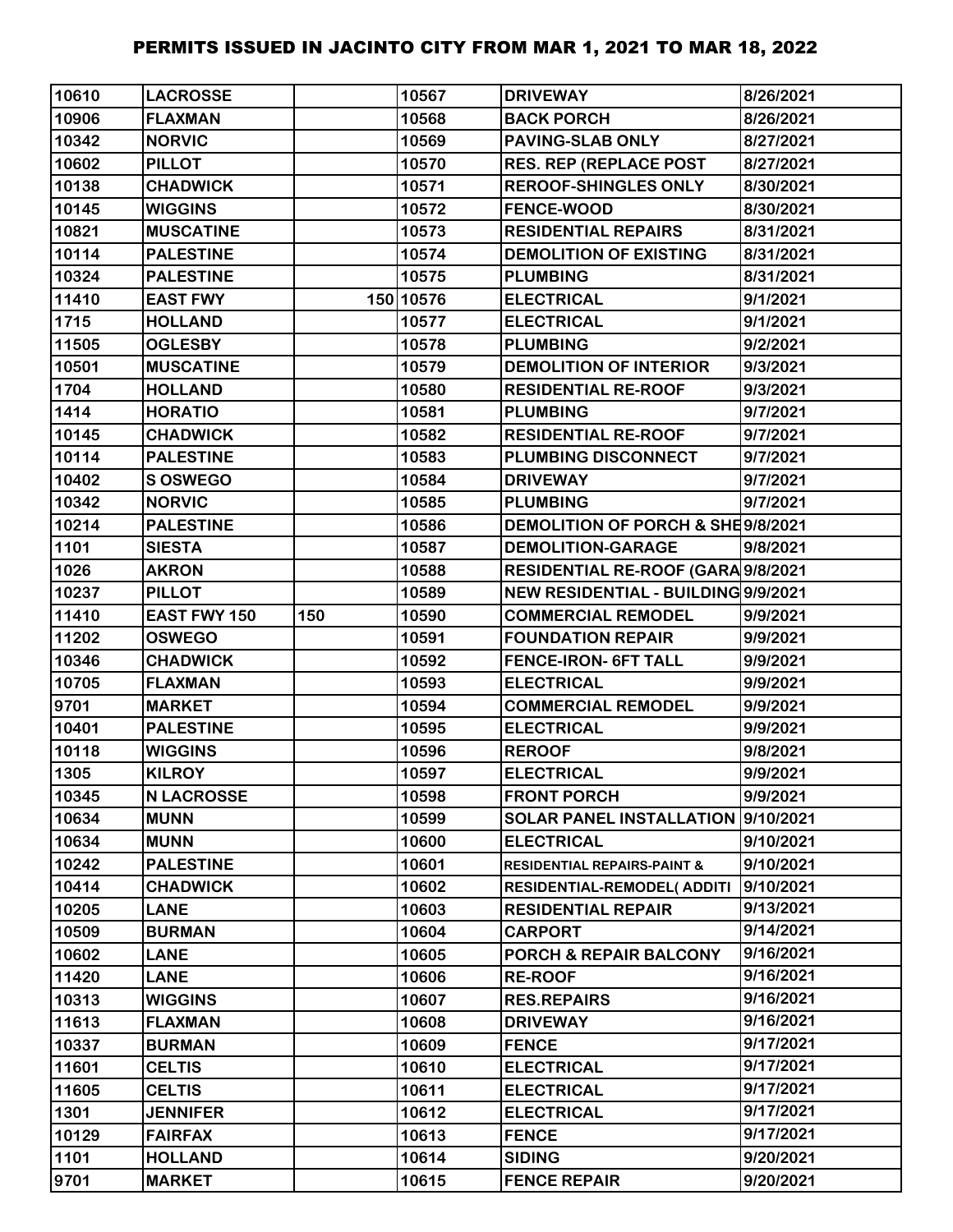| 10933 | <b>MUSCATINE</b>  |              | 10616 | <b>PLUMBING</b>                           | 9/20/2021 |
|-------|-------------------|--------------|-------|-------------------------------------------|-----------|
| 10522 | <b>NORVIC</b>     |              | 10617 | <b>PLUMBING</b>                           | 9/20/2021 |
| 10237 | <b>PILLOT</b>     |              | 10618 | <b>PLUMBING</b>                           | 9/21/2021 |
| 10149 | <b>FAIFAX</b>     |              | 10619 | <b>RE-ROOF</b>                            | 9/21/2021 |
| 10505 | <b>NORVIC</b>     |              | 10620 | <b>LEVEL</b>                              | 9/21/2021 |
| 10213 | <b>BURMAN</b>     |              | 10621 | <b>PLUMBING</b>                           | 9/22/2021 |
| 10414 | <b>BURMAN</b>     |              | 10622 | <b>PORCH &amp; RES.REPAIRS</b>            | 9/22/2021 |
| 1306  | <b>MERCURY</b>    |              | 10623 | <b>RE-ROOF</b>                            | 9/23/2021 |
| 11430 | <b>EAST FWY</b>   | 350          | 10624 | <b>RIGHT OF WAY</b>                       | 9/23/2021 |
| 11450 | <b>EAST FWY</b>   |              | 10625 | <b>RIGHT OF WAY</b>                       | 9/23/2021 |
| 10125 | <b>FAIRFAX</b>    |              | 10626 | <b>FENCE</b>                              | 9/24/2021 |
| 11410 | <b>EAST FWY</b>   | 150          | 10627 | <b>PLUMBING</b>                           | 9/24/2021 |
| 10317 | <b>BURMAN</b>     |              | 10628 | <b>FENCE</b>                              | 9/24/2021 |
| 10602 | <b>CHADWICK</b>   |              | 10629 | <b>RES. REPAIRS</b>                       | 9/24/2021 |
| 10701 | <b>MUSCATINE</b>  |              | 10630 | <b>PAVING</b>                             | 9/24/2021 |
| 1401  | <b>JENNIFER</b>   |              | 10631 | <b>DRIVEWAY</b>                           | 9/24/2021 |
| 10802 | <b>LACROSSE</b>   |              | 10632 | <b>CARPORT</b>                            | 9/24/2021 |
| 1306  | <b>MERCURY</b>    |              | 10633 | COMMERCIAL REPAIRS-SIDIN09/24/2021        |           |
| 9990  | <b>EAST FWY</b>   | E            | 10634 | <b>SIGN</b>                               | 9/27/2021 |
| 9990  | <b>EAST FWY</b>   | E            | 10635 | <b>ELECTRICAL</b>                         | 9/27/2021 |
| 10602 | <b>EAST FWY</b>   |              | 10636 | <b>FENCE</b>                              | 9/27/2021 |
| 1306  | <b>MERCURY</b>    |              | 10637 | <b>COMMERCIAL DOORS AND WINDOW</b>        | 9/28/2021 |
| 1625  | <b>JENNIFER</b>   |              | 10638 | WOOD FENCE-LEFT SIDE OF HOM               | 9/28/2021 |
| 11601 | <b>MARKET ST</b>  |              | 10639 | DEMOLITION OF CELL PHONE TO               | 9/29/2021 |
| 10117 | <b>CHADWICK</b>   |              | 10640 | <b>LEVEL-BLK &amp; BASE</b>               | 9/29/2021 |
| 10725 | <b>NORVIC</b>     |              | 10641 | <b>LEVEL-BLK &amp; BASE</b>               | 9/30/2021 |
| 11015 | <b>MARKET</b>     | B            | 10642 | <b>COMMERCIAL (DOORS)</b>                 | 10/4/2021 |
| 1705  | <b>SERPENTINE</b> |              | 10643 | <b>PLUMBING</b>                           | 10/4/2021 |
| 10138 | <b>NORVIC</b>     |              | 10644 | <b>RESIDENTIAL REPAIRS</b>                | 10/4/2021 |
| 10530 | <b>MUNN</b>       |              | 10645 | <b>RESIDENTIAL RE-ROOF</b>                | 10/4/2021 |
| 10333 | <b>PILLOT</b>     |              | 10646 | PAVING-F.PORCH CEMENT REP.                | 10/4/2021 |
| 10410 | <b>PALESTINE</b>  |              | 10647 | <b>RAISE ROOF PITCH &amp; RES.REPAIRS</b> | 10/4/2021 |
| 10321 | <b>CHADWICK</b>   |              | 10648 | <b>RE-ROOF</b>                            | 10/5/2021 |
| 10522 | <b>NORVIC</b>     |              | 10649 | <b>RES.REP (Boiler Closet)</b>            | 10/5/2021 |
| 10410 | <b>PALESTINE</b>  |              | 10650 | <b>ELECTRICAL</b>                         | 10/5/2021 |
| 10213 | <b>BURMAN</b>     |              | 10651 | <b>PLUMBING</b>                           | 10/6/2021 |
| 9990  | <b>EAST FWY</b>   | B            | 10652 | <b>COMMERCIAL REMODEL</b>                 | 10/6/2021 |
| 10422 | <b>SOSWEGO</b>    |              | 10653 | <b>RESIDENTIAL REPAIRS</b>                | 10/6/2021 |
| 10610 | <b>BURMAN</b>     |              | 10654 | <b>MECHANICAL</b>                         | 10/6/2021 |
| 10906 | <b>MUSCATINE</b>  |              | 10655 | <b>WOOD FENCE</b>                         | 10/7/2021 |
| 10342 | <b>NORVIC</b>     |              | 10656 | <b>RESIDENTIAL ADDITION</b>               | 10/7/2021 |
| 10609 | <b>LANE</b>       |              | 10657 | <b>RESIDENTIAL REPAIRS</b>                | 10/7/2021 |
| 9990  | <b>EAST FWY</b>   | B            | 10658 | <b>PLUMBING</b>                           | 10/7/2021 |
| 9990  | <b>EAST FWY</b>   | $\, {\bf B}$ | 10659 | <b>ELECTRICAL</b>                         | 10/7/2021 |
| 9990  | <b>EAST FWY</b>   | В            | 10660 | <b>MECHANICAL</b>                         | 10/8/2021 |
| 10609 | <b>LANE</b>       |              | 10661 | <b>PLUMBING</b>                           | 10/8/2021 |
| 1737  | <b>CHESTON</b>    |              | 10662 | <b>PLUMBING</b>                           | 10/8/2021 |
| 10606 | <b>PILLOT</b>     |              | 10663 | <b>BACK PORCH</b>                         | 10/8/2021 |
| 1513  | <b>SHERYL</b>     |              | 10664 | <b>RESIDENTIAL REPIRS</b>                 | 10/8/2021 |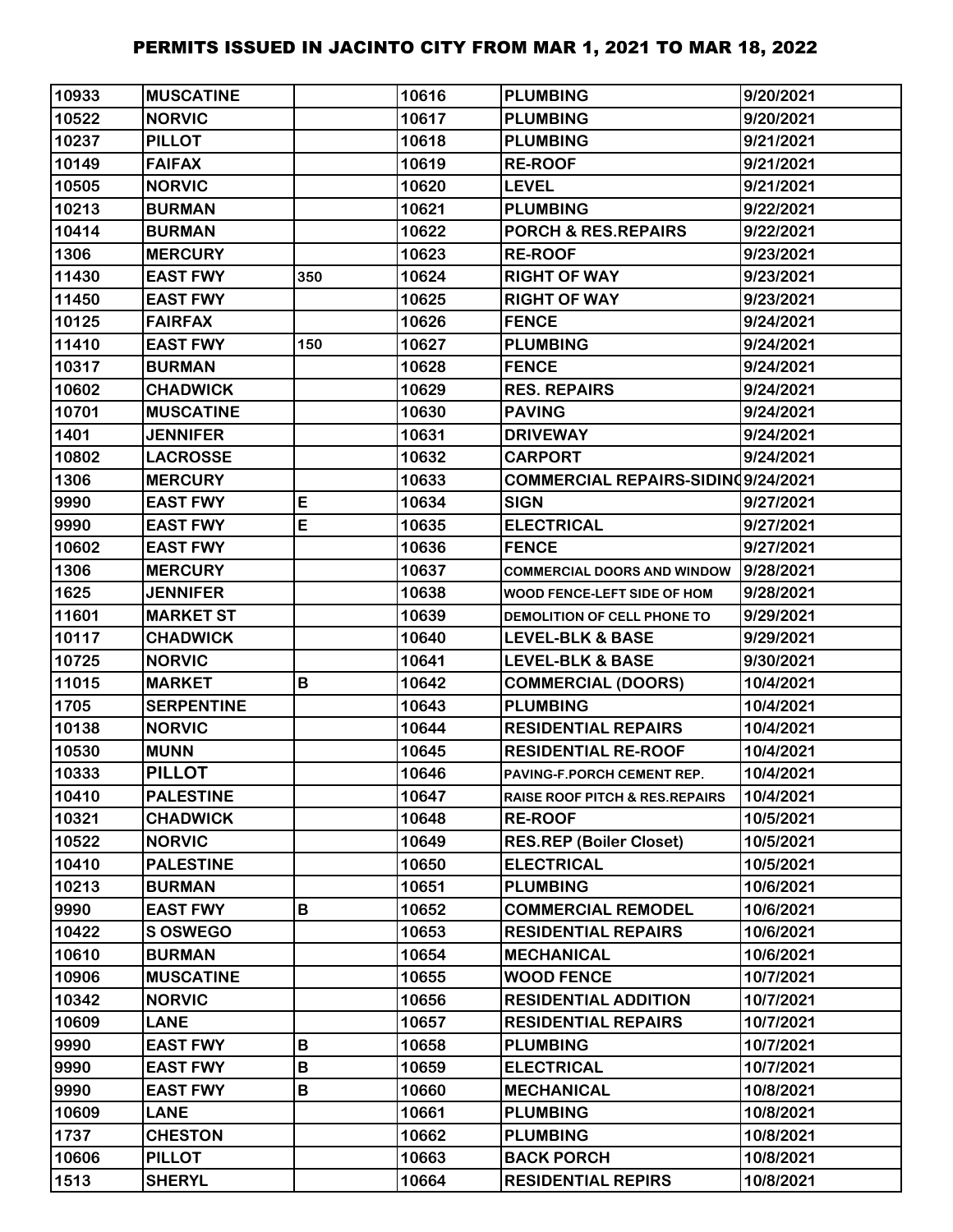| 10150 | <b>PILLOT</b>     |     | 10665 | <b>RESIDENTIAL REPAIR</b>               | 10/11/2021 |
|-------|-------------------|-----|-------|-----------------------------------------|------------|
| 10150 | <b>PILLOT</b>     |     | 10666 | <b>ELECTRICAL</b>                       | 10/11/2021 |
| 10138 | <b>FLAXMAN</b>    |     | 10667 | <b>SOLAR PANELS</b>                     | 10/11/2021 |
| 10138 | <b>FLAXMAN</b>    |     | 10668 | <b>ELECTRICAL</b>                       | 10/11/2021 |
| 10913 | <b>OSWEGO</b>     |     | 10669 | <b>RESIDENTIAL RE-ROOF</b>              | 10/11/2021 |
| 10314 | <b>EAST FWY</b>   | B   | 10670 | <b>ELECTRICAL</b>                       | 10/12/2021 |
| 10337 | <b>PILLOT</b>     |     | 10671 | <b>ELECTRICAL</b>                       | 10/13/2021 |
| 10921 | <b>WIGGINS</b>    |     | 10672 | <b>DEMOLITION</b>                       | 10/13/2021 |
| 10921 | <b>WIGGINS</b>    |     | 10673 | <b>NEW RESIDENTIAL HOME</b>             | 10/13/2021 |
| 10230 | <b>EAST FWY</b>   | 2/3 | 10674 | R.O.W(INSTALL SM                        | 10/14/2021 |
| 10502 | <b>PILLOT</b>     |     | 10675 | <b>REPLACE SIDING</b>                   | 10/14/2021 |
| 10909 | <b>MUSCATINE</b>  |     | 10676 | <b>RESIDENTIAL REPAIR</b>               | 10/14/2021 |
| 10610 | <b>BURMAN</b>     |     | 10677 | <b>ELECTRICAL</b>                       | 10/14/2021 |
| 11410 | <b>EAST FWY</b>   | 150 | 10678 | <b>FIRE PROTECTION</b>                  | 10/15/2021 |
| 10529 | <b>LACROSSE</b>   |     | 10679 | <b>REROOF</b>                           | 10/15/2021 |
| 4202  | <b>FIDELITY</b>   |     | 10680 | <b>SIGN</b>                             | 10/15/2021 |
| 4202  | <b>FIDELITY</b>   |     | 10681 | <b>ELECTRICAL</b>                       | 10/15/2021 |
| 11117 | <b>MARKET</b>     |     | 10682 | <b>FENCE</b>                            | 10/15/2021 |
| 10134 | <b>PALESTINE</b>  |     | 10683 | <b>PLUMBING</b>                         | 10/18/2021 |
| 9990  | <b>EAST FWY</b>   | B   | 10684 | <b>PLUMBING</b>                         | 10/18/2021 |
| 10433 | <b>PALESTINE</b>  |     | 10685 | <b>RE-ROOF ONLY</b>                     | 10/19/2021 |
| 10433 | <b>PALESTINE</b>  |     | 10686 | DRIVEWAY-HAS DIP-GUTTER                 | 10/19/2021 |
| 10525 | <b>BURMAN</b>     |     | 10687 | <b>PLUMBING</b>                         | 10/19/2021 |
| 10214 | <b>PALESTINE</b>  |     | 10688 | <b>LEVEL-SLAB</b>                       | 10/19/2021 |
| 10606 | <b>CHADWICK</b>   |     | 10689 | <b>ACCESSORY BUILDING</b>               | 10/19/2021 |
| 1606  | <b>BELIN</b>      |     | 10690 | <b>PLUMBING</b>                         | 10/19/2021 |
| 1638  | <b>BELIN</b>      |     | 10691 | <b>GRADE/FILL DIRT</b>                  | 10/19/2021 |
| 10149 | <b>FLAXMAN</b>    |     | 10692 | <b>REROOF</b>                           | 10/20/2021 |
| 10912 | <b>EAST FWY</b>   |     | 10693 | <b>WALL SIGN</b>                        | 10/20/2021 |
| 10912 | <b>EAST FWY</b>   |     | 10694 | DOUBLE SIDED SIGN ON POLE 10/20/2021    |            |
| 10149 | <b>FAIRFAX</b>    |     | 10695 | <b>PLUMBING</b>                         | 10/20/2021 |
| 1501  | <b>JENNIFER</b>   |     | 10696 | <b>RESIDENTIAL REPAIRS</b>              | 10/21/2021 |
| 10114 | <b>PALESTINE</b>  |     | 10697 | NEW RESIDENTIAL - BUILDING 10/21/2021   |            |
| 1638  | <b>BELIN</b>      |     | 10698 | <b>WOOD FENCE</b>                       | 10/21/2021 |
| 10909 | <b>MUSCATINE</b>  |     | 10699 | <b>BLOCK &amp; BASE FOUNDATION I</b>    | 10/21/2021 |
| 10522 | <b>FLAXMAN</b>    |     | 10700 | <b>DRIVEWAY</b>                         | 10/21/2021 |
| 10226 | <b>MUNN</b>       |     | 10701 | <b>RESIDENTIAL RE-ROOF</b>              | 10/22/2021 |
| 10125 | <b>RUMAR</b>      |     | 10702 | RESD REP-BTHRM FLRS/SHWR 10/22/2021     |            |
| 10521 | <b>NORVIC</b>     |     | 10703 | <b>ACCESSORY BUILDING-SHED</b>          | 10/25/2021 |
| 10117 | <b>PALESTINE</b>  |     | 10704 | RES.REPAIRS(SIDING, PAINT, F 10/25/2021 |            |
| 10518 | <b>WIGGINS</b>    |     | 10705 | <b>ACCESSORY BUILDING</b>               | 10/25/2021 |
| 10725 | <b>NORVIC</b>     |     | 10706 | <b>PLUMBING</b>                         | 10/25/2021 |
| 10409 | <b>N LACROSSE</b> |     | 10707 | <b>RESIDENTIAL REPAIRS</b>              | 10/26/2021 |
| 10530 | <b>NORVIC</b>     |     | 10708 | <b>REPLACE SIDING</b>                   | 10/26/2021 |
| 1405  | <b>HOLLAND</b>    |     | 10709 | <b>PLUMBING</b>                         | 10/27/2021 |
| 10608 | <b>OSWEGO</b>     |     | 10710 | <b>SOLAR PANELS</b>                     | 10/27/2021 |
| 10608 | <b>OSWEGO</b>     |     | 10711 | <b>ELECTRICAL</b>                       | 10/27/2021 |
| 10333 | <b>MUNN</b>       |     | 10712 | <b>RESIDENTIAL RE-ROOF</b>              | 10/27/2021 |
| 10905 | <b>VERANO</b>     |     | 10713 | <b>PLUMBING</b>                         | 10/28/2021 |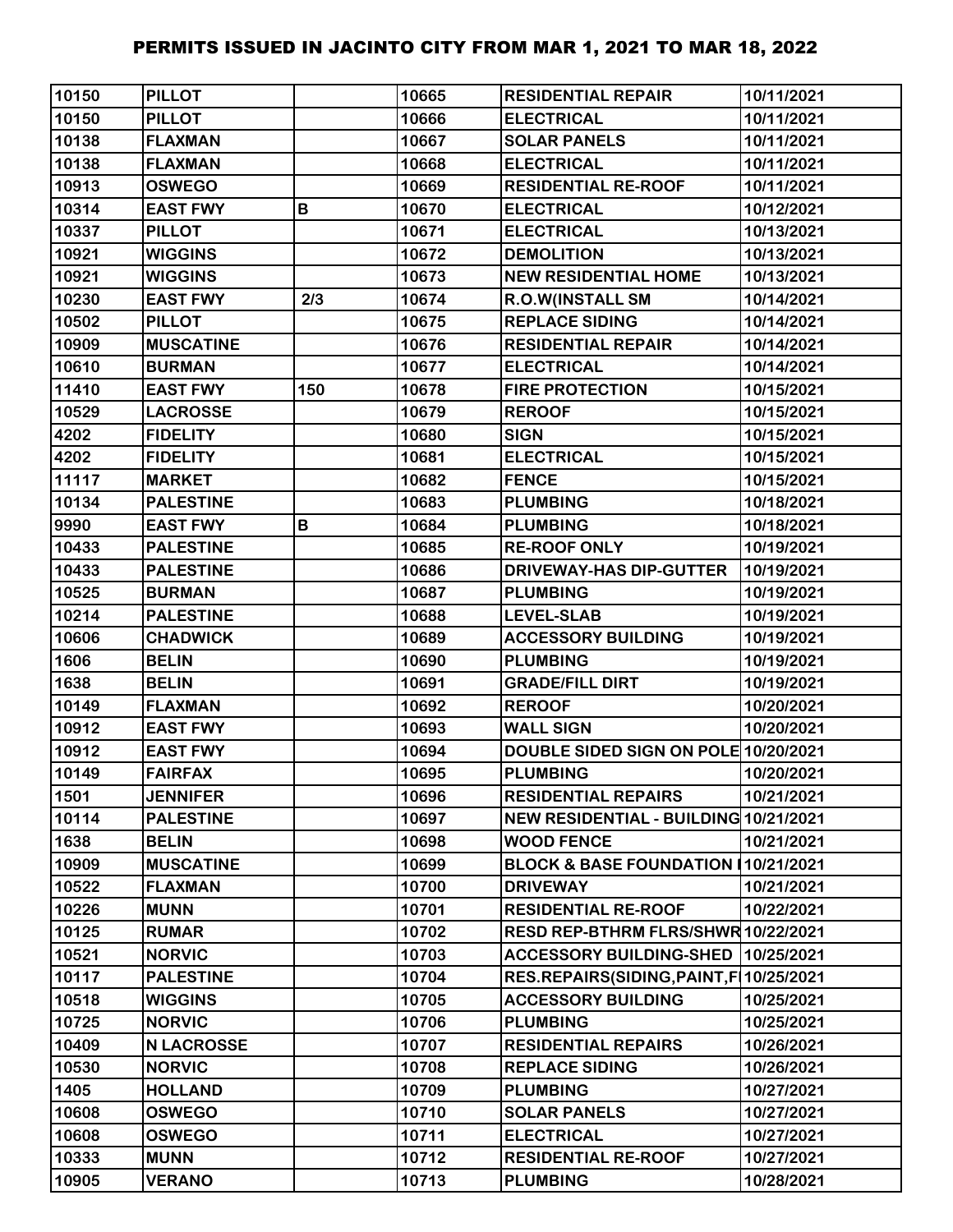| 10433 | <b>PALESTINE</b>    |   | 10714 | <b>ELECTRICAL</b>                    | 10/28/2021 |
|-------|---------------------|---|-------|--------------------------------------|------------|
| 10237 | <b>PILLOT</b>       |   | 10715 | <b>ELECTRICAL</b>                    | 10/28/2021 |
| 10209 | <b>FLAXMAN</b>      |   | 10716 | <b>RESIDENTIAL RE-ROOF</b>           | 10/28/2021 |
| 1613  | <b>MERCURY</b>      |   | 10717 | <b>MECHANICAL</b>                    | 10/29/2021 |
| 10114 | <b>PALESTINE</b>    |   | 10718 | <b>PLUMBING</b>                      | 10/29/2021 |
| 11506 | <b>LANE</b>         |   | 10719 | <b>ELECTRICAL</b>                    | 10/29/2021 |
| 10901 | <b>LACROSSE</b>     |   | 10720 | <b>WOOD FENCE 6FT TALL</b>           | 11/1/2021  |
| 10901 | <b>OSWEGO</b>       |   | 10721 | NEW GARAGE FOUNDATION ONL 11/1/2021  |            |
| 1613  | <b>MERCURY</b>      |   | 10722 | <b>DRIVEWAY</b>                      | 11/1/2021  |
| 10334 | <b>FAIRFAX</b>      |   | 10723 | <b>FENCE AND SIDING</b>              | 11/1/2021  |
| 10345 | <b>FLAXMAN</b>      |   | 10724 | <b>DRIVEWAY</b>                      | 11/1/2021  |
| 10605 | <b>BURMAN</b>       |   | 10725 | <b>REROOF</b>                        | 11/1/2021  |
| 10203 | <b>MARKET</b>       | H | 10726 | <b>ELECTRICAL</b>                    | 11/1/2021  |
| 1529  | <b>JENNIFER</b>     |   | 10727 | <b>PLUMBING</b>                      | 11/2/2021  |
| 10421 | <b>MUSCATINE</b>    |   | 10728 | <b>FOUNDATION REPAIR</b>             | 11/3/2021  |
| 10118 | <b>MUNN</b>         |   | 10729 | <b>DEMOLITION (GARAGE)</b>           | 11/3/2021  |
| 10150 | <b>WIGGINS</b>      |   | 10730 | <b>REROOF</b>                        | 11/3/2021  |
| 10202 | <b>WIGGINS</b>      |   | 10732 | <b>RESIDENTIAL RE-ROOF</b>           | 11/5/2021  |
| 10734 | <b>NORVIC</b>       |   | 10734 | <b>ELECTRICAL</b>                    | 11/5/2021  |
| 10237 | <b>PILLOT</b>       |   | 10735 | <b>MECHANICAL</b>                    | 11/5/2021  |
| 10706 | <b>LACROSSE</b>     |   | 10736 | <b>PLUMBING</b>                      | 11/8/2021  |
| 1726  | <b>BELIN</b>        |   | 10737 | <b>RESIDENTIAL REPAIRS</b>           | 11/8/2021  |
| 11021 | <b>FLAXMAN</b>      |   | 10738 | <b>REROOF</b>                        | 11/8/2021  |
| 10342 | <b>NORVIC</b>       |   | 10739 | <b>ELECTRICAL</b>                    | 11/8/2021  |
| 10713 | <b>MUSCATINE</b>    |   | 10740 | <b>ELECTRICAL</b>                    | 11/8/2021  |
| 10905 | <b>INVIERNO</b>     |   | 10741 | <b>DEMOLITION</b>                    | 11/8/2021  |
| 10214 | <b>PALESTINE</b>    |   | 10742 | <b>RESIDENTIAL REPAIRS</b>           | 11/9/2021  |
| 10701 | <b>PILLOT</b>       |   | 10743 | <b>ELECTRICAL</b>                    | 11/9/2021  |
| 10317 | <b>MUNN</b>         |   | 10744 | <b>REROOF</b>                        | 11/9/2021  |
| 1514  | <b>BELIN</b>        |   | 10745 | <b>RESIDENTIAL ADDITION</b>          | 11/10/2021 |
| 10230 | <b>EAST FWY 2/3</b> |   | 10746 | <b>ELECTRICAL</b>                    | 11/10/2021 |
| 10142 | <b>NORVIC</b>       |   | 10747 | <b>PLUMBING - GTO</b>                | 11/10/2021 |
| 10706 | <b>FLAXMAN</b>      |   | 10748 | <b>SIDING</b>                        | 11/10/2021 |
| 11617 | <b>LORD</b>         |   | 10749 | <b>FENCE (GATE)</b>                  | 11/11/2021 |
| 10634 | <b>CHADWICK</b>     |   | 10750 | <b>ELECTRICAL</b>                    | 11/11/2021 |
| 10743 | <b>NORVIC</b>       |   | 10751 | <b>PLUMBING</b>                      | 11/11/2021 |
| 10401 | <b>FLAXMAN</b>      |   | 10752 | <b>SIDING, WINDOWS &amp; DOORS</b>   | 11/11/2021 |
| 10230 | <b>EAST FWY</b>     |   | 10753 | <b>PLUMBING</b>                      | 11/11/2021 |
| 11420 | <b>LANE</b>         |   | 10754 | <b>ELECTRICAL</b>                    | 11/11/2021 |
| 10345 | <b>N LACROSSE</b>   |   | 10755 | <b>SIDING AND WINDOWS</b>            | 11/12/2021 |
| 1513  | <b>SHERYL</b>       |   | 10756 | <b>ELECTRICAL</b>                    | 11/12/2021 |
| 11500 | <b>EAST FWY</b>     |   | 10757 | <b>ELECTRICAL - SIGN</b>             | 11/12/2021 |
| 11500 | <b>EAST FWY</b>     |   | 10758 | SIGN A, B, C & D                     | 11/12/2021 |
| 1708  | <b>KERBY</b>        |   | 10759 | <b>REROOF</b>                        | 11/15/2021 |
| 10705 | <b>MARKET</b>       |   | 10761 | PAVING-PARKING LOT REPAIR 11/15/2021 |            |
| 11519 | <b>MARKET ST</b>    |   | 10762 | <b>PLUMBING</b>                      | 11/15/2021 |
| 10101 | <b>NORVIC</b>       |   | 10763 | <b>REROOF</b>                        | 11/17/2021 |
| 10714 | <b>FLAXMAN</b>      |   | 10764 | <b>ACCESSORY BUIILDING</b>           | 11/17/2021 |
| 10501 | <b>MUSCATINE</b>    |   | 10765 | REPLACE SHEET METAL ROOF 11/18/2021  |            |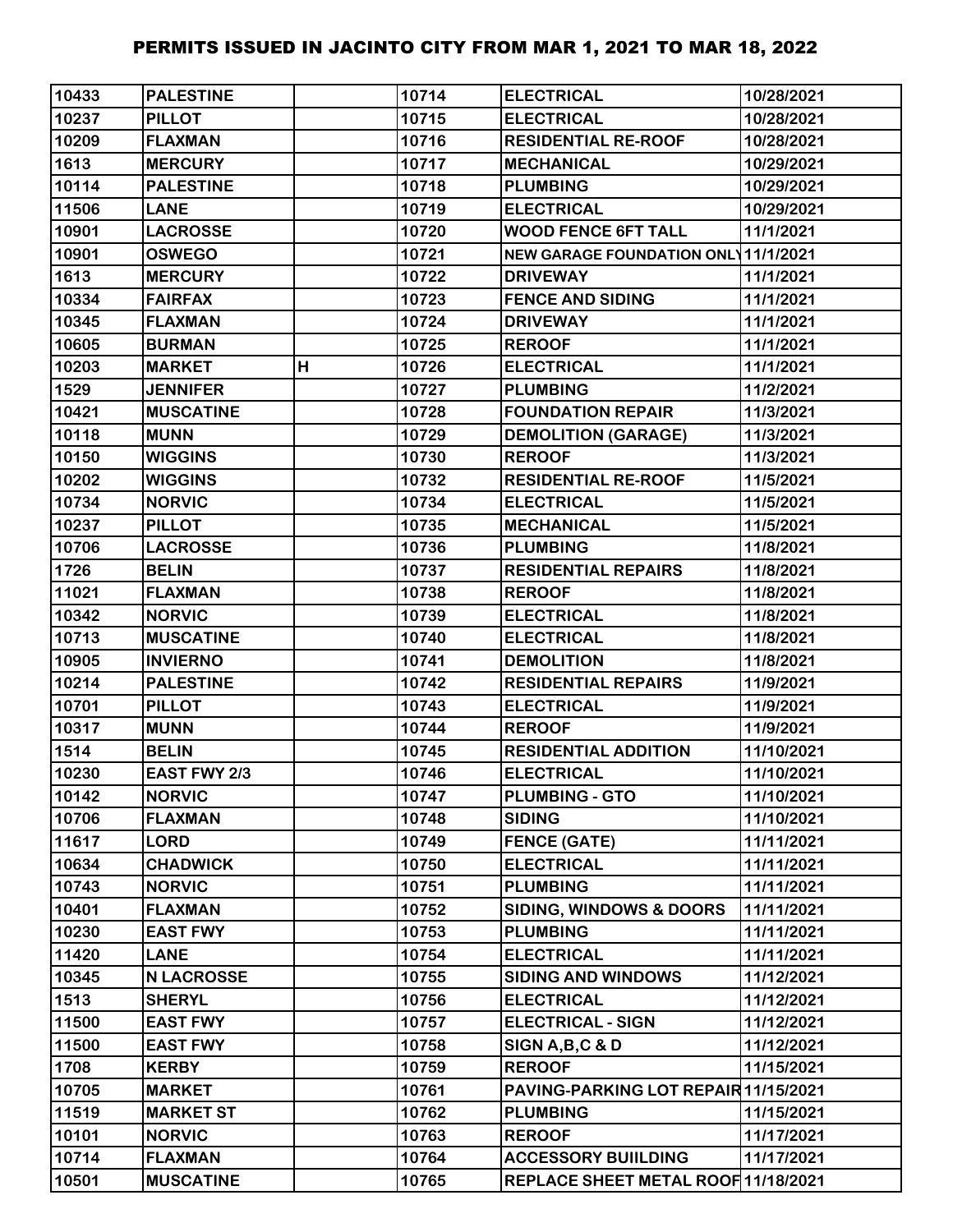| 10512 | <b>MUSCATINE</b> | 10766 | <b>PAVING</b>                            | 11/18/2021 |
|-------|------------------|-------|------------------------------------------|------------|
| 11519 | <b>MARKET ST</b> | 10767 | <b>PLUMBING</b>                          | 11/18/2021 |
| 10142 | <b>PALESTINE</b> | 10768 | <b>CARPORT</b>                           | 11/18/2021 |
| 10409 | N OSWEGO         | 10769 | <b>CARPORT</b>                           | 11/18/2021 |
| 10336 | <b>PALESTINE</b> | 10770 | <b>SIGN</b>                              | 11/19/2021 |
| 1402  | <b>HOLLAND</b>   | 10771 | <b>MECHANICAL</b>                        | 11/19/2021 |
| 1613  | <b>MERCURY</b>   | 10772 | <b>ELECTRICAL</b>                        | 11/19/2021 |
| 11519 | <b>MARKET ST</b> | 10773 | <b>PAVING</b>                            | 11/19/2021 |
| 10921 | <b>WIGGINS</b>   | 10774 | <b>PLUMBING</b>                          | 11/19/2021 |
| 10429 | <b>PALESTINE</b> | 10775 | <b>PAVING</b>                            | 11/19/2021 |
| 11501 | <b>TILIA</b>     | 10776 | RESIDENTIAL ADDITION & REPAIR 11/22/2021 |            |
| 11450 | <b>EAST FWY</b>  | 10777 | NEW LED DIGITAL BILLBOARD 11/22/2021     |            |
| 10832 | <b>LANE</b>      | 10778 | <b>PLUMBING</b>                          | 11/22/2021 |
| 1625  | <b>JENNIFER</b>  | 10779 | <b>PLUMBING</b>                          | 11/22/2021 |
| 10518 | <b>FLAXMAN</b>   | 10780 | <b>REROOF</b>                            | 11/22/2021 |
| 1211  | <b>MERCURY</b>   | 10781 | <b>REPAIR SHED</b>                       | 11/22/2021 |
| 1317  | <b>JENNIFER</b>  | 10782 | <b>REPLACE SIDING</b>                    | 11/22/2021 |
| 10230 | <b>EAST FWY</b>  | 10783 | <b>DEMOLITION</b>                        | 11/23/2021 |
| 10525 | <b>BURMAN</b>    | 10784 | <b>MECHANICAL</b>                        | 11/23/2021 |
| 10525 | <b>BURMAN</b>    | 10785 | <b>ELECTRICAL</b>                        | 11/24/2021 |
| 11216 | <b>MUNN</b>      | 10786 | <b>PLUMBING</b>                          | 11/24/2021 |
| 10230 | <b>EAST FWY</b>  | 10787 | NEW COMMERCIAL - BUILDING11/24/2021      |            |
| 10909 | <b>MUSCATINE</b> | 10788 | <b>RESIDENTIAL RE-ROOF</b>               | 11/24/2021 |
| 10810 | <b>BURMAN</b>    | 10789 | <b>PAVING</b>                            | 11/29/2021 |
| 10101 | <b>FLAXMAN</b>   | 10790 | <b>PLUMBING</b>                          | 11/29/2021 |
| 11020 | <b>MUNN</b>      | 10791 | <b>CARPORT</b>                           | 11/29/2021 |
| 10214 | <b>PALESTINE</b> | 10792 | <b>PLUMBING</b>                          | 11/30/2021 |
| 11216 | <b>MUNN</b>      | 10793 | <b>PLUMBING</b>                          | 12/1/2021  |
| 1506  | <b>CHESTON</b>   | 10794 | <b>ACCESSORY BUILDING</b>                | 12/1/2021  |
| 10233 | <b>MUNN</b>      | 10795 | <b>ACCESSORY BUILDING</b>                | 12/2/2021  |
| 10934 | <b>EAST FWY</b>  | 10796 | <b>SIGN</b>                              | 12/3/2021  |
| 10934 | <b>EAST FWY</b>  | 10797 | <b>ELECTRICAL</b>                        | 12/3/2021  |
| 10934 | <b>VERANO</b>    | 10798 | <b>DEMOLITION</b>                        | 12/6/2021  |
| 10214 | <b>PALESTINE</b> | 10799 | <b>ELECTRICAL</b>                        | 12/6/2021  |
| 11016 | <b>MUNN</b>      | 10800 | <b>RESIDENTIAL REPAIRS &amp; LEV</b>     | 12/6/2021  |
| 1301  | <b>JENNIFER</b>  | 10801 | <b>REROOF</b>                            | 12/7/2021  |
| 1402  | <b>HOLLAND</b>   | 10802 | <b>FENCE-IRON BAR</b>                    | 12/7/2021  |
| 10826 | <b>MUSCATINE</b> | 10803 | <b>REPLACE STUCCO SIDING</b>             | 12/8/2021  |
| 10509 | <b>MUNN</b>      | 10804 | ACCESSORY BUILDING (SHED) 12/8/2021      |            |
| 10802 | <b>MUSCATINE</b> | 10805 | <b>FENCE-IRON BAR</b>                    | 12/9/2021  |
| 1734  | <b>BELIN</b>     | 10806 | <b>FENCE</b>                             | 12/9/2021  |
| 10230 | <b>EAST FWY</b>  | 10807 | UNDERGROUND STORAGE TANK 12/9/2021       |            |
| 1705  | <b>CASPERSON</b> | 10808 | <b>REROOF</b>                            | 12/9/2021  |
| 10909 | <b>MUSCATINE</b> | 10809 | <b>DRIVEWAY</b>                          | 12/9/2021  |
| 10921 | <b>WIGGINS</b>   | 10810 | <b>MECHANICAL</b>                        | 12/13/2021 |
| 10729 | <b>PILLOT</b>    | 10811 | <b>ELECTRICAL</b>                        | 12/13/2021 |
| 935   | <b>MERCURY</b>   | 10812 | <b>ELECTRICAL</b>                        | 12/14/2021 |
| 10921 | <b>WIGGINS</b>   | 10813 | <b>PLUMBING</b>                          | 12/14/2021 |
| 10325 | <b>MARKET C</b>  | 10814 | <b>MECHANICAL</b>                        | 12/14/2021 |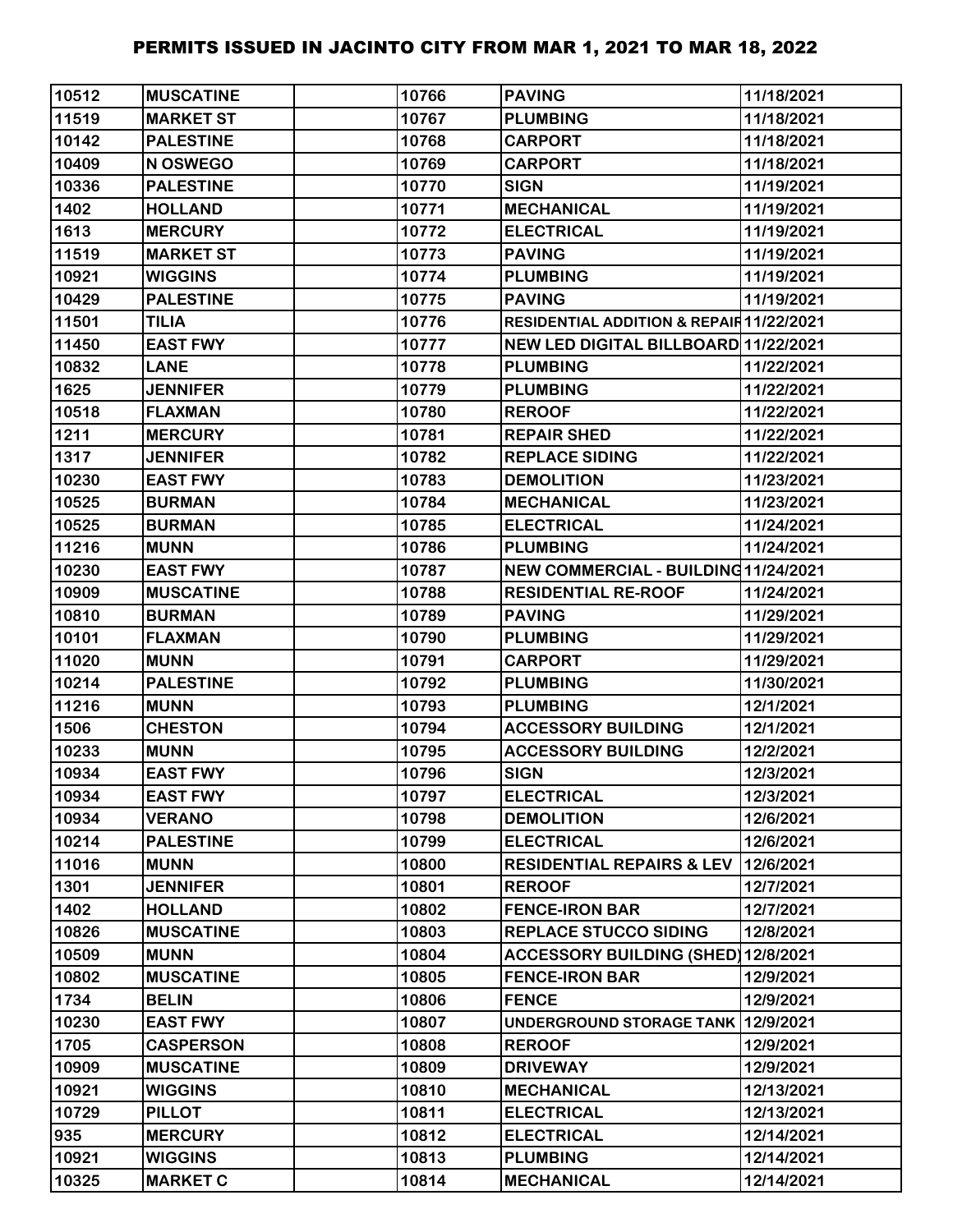| 10821 | <b>MUSCATINE</b>  | 10815 | <b>PLUMBING</b>                    | 12/14/2021 |
|-------|-------------------|-------|------------------------------------|------------|
| 10114 | <b>PALESTINE</b>  | 10816 | <b>ELECTRICAL</b>                  | 12/14/2021 |
| 10921 | <b>WIGGINS</b>    | 10817 | <b>ELECTRICAL</b>                  | 12/15/2021 |
| 10729 | <b>PILLOT</b>     | 10818 | <b>REPLACE WINDOW,</b>             | 12/15/2021 |
| 10237 | <b>PILLOT</b>     | 10819 | <b>DRIVEWAY AND PA</b>             | 12/15/2021 |
| 10633 | <b>FLAXMAN</b>    | 10820 | <b>NEW RESIDENTIAL HOUSE</b>       | 12/15/2021 |
| 10502 | <b>PALESTINE</b>  | 10821 | <b>FENCE</b>                       | 12/15/2021 |
| 1405  | <b>HOLLAND</b>    | 10822 | <b>FIRE PROTECTION</b>             | 12/16/2021 |
| 10114 | <b>PALESTINE</b>  | 10823 | <b>MECHANICAL</b>                  | 12/16/2021 |
| 10138 | <b>PILLOT</b>     | 10824 | <b>ACCESSORY BUILDING</b>          | 12/16/2021 |
| 10317 | <b>MUNN</b>       | 10825 | REPLACE WINDOWS & PAVING12/20/2021 |            |
| 10434 | <b>PILLOT</b>     | 10826 | <b>NEW MAIL BOX</b>                | 12/21/2021 |
| 10142 | <b>NORVIC</b>     | 10827 | <b>FOUNDATION REPAIR</b>           | 12/22/2021 |
| 11509 | <b>FLAXMAN</b>    | 10828 | <b>RESIDENTIAL REMODEL</b>         | 12/22/2021 |
| 1430  | <b>HORATIO</b>    | 10829 | <b>PLUMBING</b>                    | 12/27/2021 |
| 10122 | <b>WIGGINS</b>    | 10830 | <b>REPLACE SIDING</b>              | 12/28/2021 |
| 10608 | <b>OSWEGO</b>     | 10831 | <b>DRIVEWAY</b>                    | 12/28/2021 |
| 10230 | <b>EAST FWY</b>   | 10832 | <b>PLUMBING</b>                    | 12/28/2021 |
| 1301  | <b>JENNIFER</b>   | 10833 | <b>ACCESSORY BUILDING</b>          | 12/28/2021 |
| 1713  | <b>HOLLAND</b>    | 10834 | <b>ACCESSORY BLDG- (C</b>          | 12/29/2021 |
| 10317 | <b>WIGGINS</b>    | 10835 | <b>ELECTRICAL</b>                  | 12/29/2021 |
| 10912 | <b>EAST FWY</b>   | 10836 | <b>COMMERCIAL REMODEL</b>          | 12/29/2021 |
| 10101 | <b>PILLOT</b>     | 10837 | <b>ELECTRICAL</b>                  | 12/29/2021 |
| 10410 | N OSWEGO          | 10838 | CARPORT-METAL/GALV                 | 12/30/2021 |
| 10230 | <b>EAST FWY</b>   | 10839 | <b>ELECTRICAL</b>                  | 1/3/2022   |
| 10137 | <b>RUMAR</b>      | 10840 | PAVING(ON PREMISES SIDEWALK        | 1/3/2022   |
| 11509 | <b>FLAXMAN</b>    | 10841 | <b>PLUMBING</b>                    | 1/3/2022   |
| 10101 | <b>PILLOT</b>     | 10842 | <b>MECHANICAL</b>                  | 1/3/2022   |
| 10429 | <b>WIGGINS</b>    | 10843 | <b>ELECTRICAL</b>                  | 1/4/2022   |
| 1529  | <b>JENNIFER</b>   | 10844 | <b>PAVING</b>                      | 1/4/2022   |
| 10714 | <b>FLAXMAN</b>    | 10845 | <b>PAVING</b>                      | 1/5/2022   |
| 10214 | <b>PALESTINE</b>  | 10846 | <b>PLUMBING</b>                    | 1/5/2022   |
| 10608 | <b>OSWEGO</b>     | 10847 | <b>RESIDENTIAL-REMODEL(S</b>       | 1/5/2022   |
| 10608 | <b>OSWEGO</b>     | 10848 | <b>ELECTRICAL FOR SOLAR</b>        | 1/5/2022   |
| 10906 | <b>FLAXMAN</b>    | 10849 | <b>RES.-REM(FOUNDATION-FUTURE</b>  | 1/5/2022   |
| 1423  | KERBEY 1/2        | 10850 | <b>ELECTRICAL</b>                  | 1/5/2022   |
| 10809 | <b>MUSCATINE</b>  | 10851 | <b>DRIVEWAY</b>                    | 1/5/2022   |
| 10305 | <b>FLAXMAN</b>    | 10852 | <b>FENCE</b>                       | 1/5/2022   |
| 10142 | <b>NORVIC</b>     | 10853 | <b>RESIDENTIAL REPAIRS</b>         | 1/5/2022   |
| 10814 | <b>LACROSSE</b>   | 10854 | <b>RESIDENTIAL - REMODEL</b>       | 1/6/2022   |
| 1402  | <b>HOLLAND</b>    | 10855 | <b>NEW COMMERCIAL - BUILDING R</b> | 1/10/2022  |
| 1421  | <b>SERPENTINE</b> | 10856 | RES.REP.(RELEVEL A FLOOR/NE        | 1/11/2022  |
| 10717 | <b>PILLOT</b>     | 10857 | RES.REPAIRS(SIDING&WINDOWS)        | 1/11/2022  |
| 11519 | <b>MARKET ST</b>  | 10858 | FIRE PROTECTION(FIRE ALARM)        | 1/11/2022  |
| 11505 | <b>SEAGRAM</b>    | 10859 | <b>RESIDENTIAL - REMODEL</b>       | 1/11/2022  |
| 11509 | <b>FLAXMAN</b>    | 10860 | <b>ELECTRICAL</b>                  | 1/11/2022  |
| 10912 | <b>EAST FWY</b>   | 10861 | <b>PLUMBING</b>                    | 1/11/2022  |
| 1501  | <b>JENNIFER</b>   | 10862 | <b>ELECTRICAL</b>                  | 1/12/2022  |
| 10230 | <b>EAST FWY</b>   | 10863 | <b>MECHANICAL</b>                  | 1/12/2022  |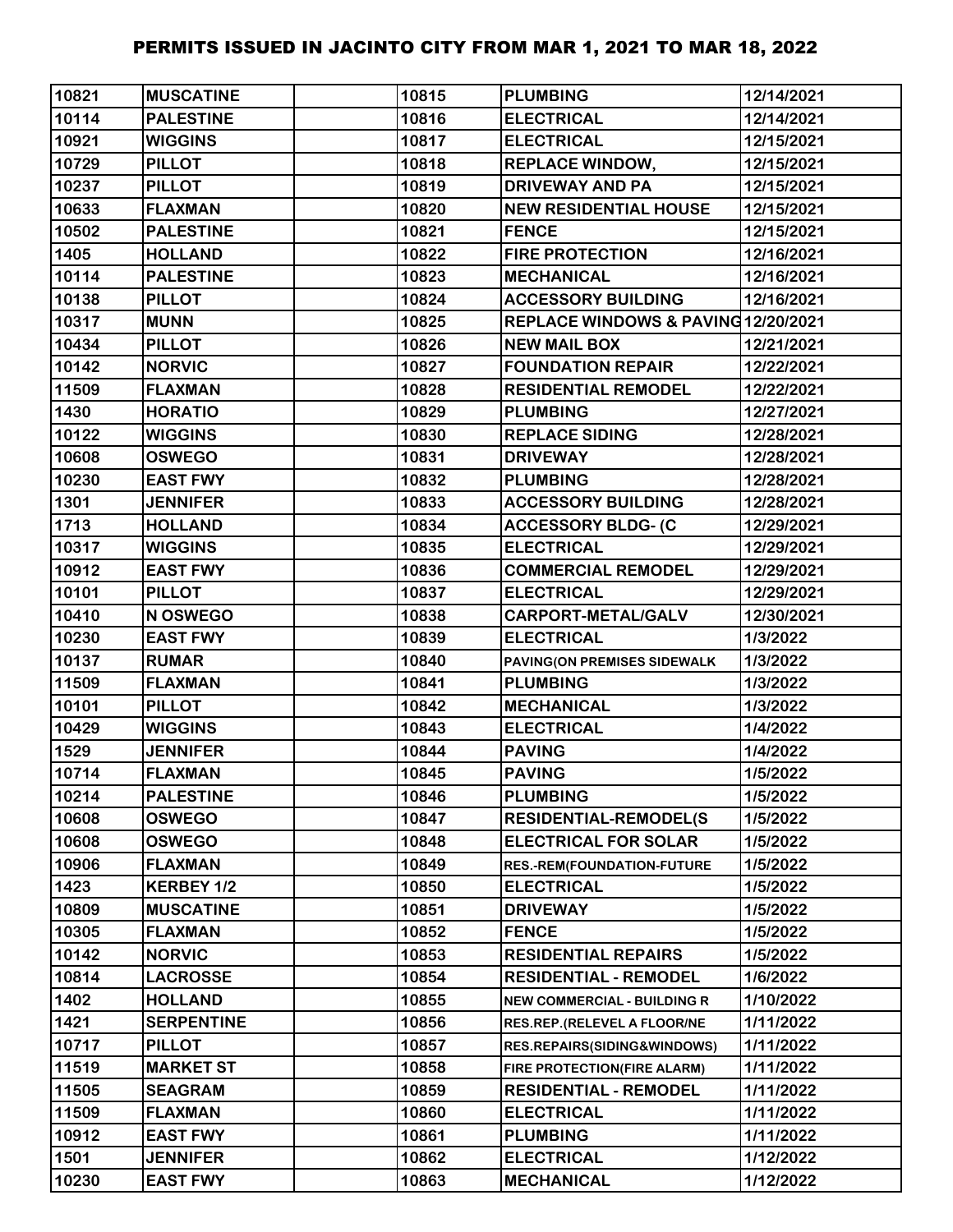| 10230 | <b>EAST FWY</b>  |   | 10864 | <b>REFRIGERATION</b>                           | 1/12/2022 |
|-------|------------------|---|-------|------------------------------------------------|-----------|
| 10521 | <b>FAIRFAX</b>   |   | 10865 | <b>ELECTRICAL</b>                              | 1/13/2022 |
| 10324 | <b>PALESTINE</b> |   | 10866 | <b>SIGN</b>                                    | 1/14/2022 |
| 10101 | <b>PILLOT</b>    |   | 10867 | <b>PLUMBING</b>                                | 1/14/2022 |
| 10417 | <b>FLAXMAN</b>   |   | 10868 | <b>RESIDENTIAL REPAIRS</b>                     | 1/14/2022 |
| 10912 | <b>EAST FWY</b>  |   | 10869 | <b>ELECTRICAL</b>                              | 1/18/2022 |
| 11509 | <b>FLAXMAN</b>   |   | 10870 | <b>MECHANICAL</b>                              | 1/18/2022 |
| 10714 | <b>PILLOT</b>    |   | 10871 | <b>ELECTRICAL</b>                              | 1/19/2022 |
| 11105 | <b>OSWEGO</b>    |   | 10872 | RESIDENTIAL REPAIRS(REROOF&SIDING)             | 1/19/2022 |
| 10405 | <b>BURMAN</b>    |   | 10873 | <b>ACCESSORY BLDG</b>                          | 1/20/2022 |
| 11006 | <b>WIGGINS</b>   |   | 10874 | <b>SOLAR PANELS</b>                            | 1/20/2022 |
| 11006 | <b>WIGGINS</b>   |   | 10875 | <b>ELECTRICAL</b>                              | 1/20/2022 |
| 10619 | <b>LACROSSE</b>  |   | 10876 | <b>SOLAR PANELS</b>                            | 1/20/2022 |
| 10619 | <b>LACROSSE</b>  |   | 10877 | <b>ELECTRICAL</b>                              | 1/20/2022 |
| 10413 | <b>OSWEGO</b>    | N | 10878 | <b>RESIDENTIAL REPAIRS</b>                     | 1/20/2022 |
| 10611 | <b>LACROSSE</b>  |   | 10879 | <b>RESIDENTIAL REPAIRS &amp; RER01/21/2022</b> |           |
| 10230 | <b>EAST FWY</b>  |   | 10880 | <b>DOUBLE SIDED SIGN</b>                       | 1/21/2022 |
| 11110 | <b>VERANO</b>    |   | 10881 | <b>DRIVEWAY</b>                                | 1/21/2022 |
| 1514  | <b>BELIN</b>     |   | 10882 | <b>PLUMBING</b>                                | 1/21/2022 |
| 10230 | <b>EAST FWY</b>  |   | 10883 | <b>DRIVEWAY</b>                                | 1/21/2022 |
| 10230 | <b>EATS FWY</b>  |   | 10884 | <b>ELECTRICAL</b>                              | 1/21/2022 |
| 10121 | <b>WIGGINS</b>   |   | 10885 | <b>PLUMBING</b>                                | 1/24/2022 |
| 1501  | <b>JENNIFER</b>  |   | 10886 | <b>MECHANICAL</b>                              | 1/24/2022 |
| 10611 | <b>PALESTINE</b> |   | 10887 | REROOF(PATIOCOVERMETAL/SKYLIGHTS) 1/24/2022    |           |
| 11010 | <b>VERANO</b>    |   | 10888 | <b>RESIDENTIAL ADDITION</b>                    | 1/25/2022 |
| 10810 | <b>BURMAN</b>    |   | 10889 | <b>RE-ROOF</b>                                 | 1/26/2022 |
| 11505 | <b>SEAGRAM</b>   |   | 10890 | <b>ELECTRICAL</b>                              | 1/26/2022 |
| 10510 | <b>LACROSSE</b>  |   | 10891 | <b>RESIDENTIAL REPAIRS</b>                     | 1/27/2022 |
| 10201 | <b>MUNN</b>      |   | 10892 | <b>PLUMBING</b>                                | 1/27/2022 |
| 10609 | <b>NORVIC</b>    |   | 10893 | <b>WOOD FENCE</b>                              | 1/27/2022 |
| 10150 | <b>MUNN</b>      |   | 10894 | <b>RESIDENTIAL -RE-ROOF</b>                    | 1/31/2022 |
| 1226  | <b>MERCURY</b>   |   | 10895 | <b>PLUMBING</b>                                | 1/31/2022 |
| 10422 | <b>SLACROSSE</b> |   | 10896 | <b>FENCE</b>                                   | 2/1/2022  |
| 1622  | <b>CHESTON</b>   |   | 10897 | <b>RESIDENTIAL ADDITION</b>                    | 2/1/2022  |
| 1622  | <b>CHESTON</b>   |   | 10898 | <b>PLUMBING</b>                                | 2/1/2022  |
| 10421 | <b>SOSWEGO</b>   |   | 10899 | <b>SOLAR PANELS</b>                            | 2/2/2022  |
| 10421 | S OSWEGO         |   | 10900 | <b>ELECTRICAL</b>                              | 2/2/2022  |
| 11402 | <b>MUNN</b>      |   | 10901 | <b>PLUMBING</b>                                | 2/2/2022  |
| 10729 | <b>PILLOT</b>    |   | 10902 | <b>MECHANICAL</b>                              | 2/2/2022  |
| 10325 | <b>SLACROSSE</b> |   | 10903 | <b>RESIDENTIAL REPAIRS</b>                     | 2/3/2022  |
| 10611 | <b>PALESTINE</b> |   | 10904 | <b>PLUMBING</b>                                | 2/3/2022  |
| 10137 | <b>RUMAR</b>     |   | 10905 | <b>FENCE</b>                                   | 2/3/2022  |
| 10902 | <b>LANE</b>      |   | 10906 | <b>DRIVEWAY/PAVING</b>                         | 2/4/2022  |
| 10222 | <b>NORVIC</b>    |   | 10907 | <b>PLUMBING</b>                                | 2/8/2022  |
| 10414 | <b>NORVIC</b>    |   | 10908 | <b>PAVING</b>                                  | 2/8/2022  |
| 10222 | <b>MUNN</b>      |   | 10909 | <b>FENCE</b>                                   | 2/9/2022  |
| 11605 | <b>FLAXMAN</b>   |   | 10910 | <b>RESIDENTIAL RE-ROOF</b>                     | 2/9/2022  |
| 10138 | <b>NORVIC</b>    |   | 10911 | <b>PLUMBING</b>                                | 2/9/2022  |
| 11010 | <b>VERANO</b>    |   | 10912 | <b>DRIVEWAY</b>                                | 2/10/2022 |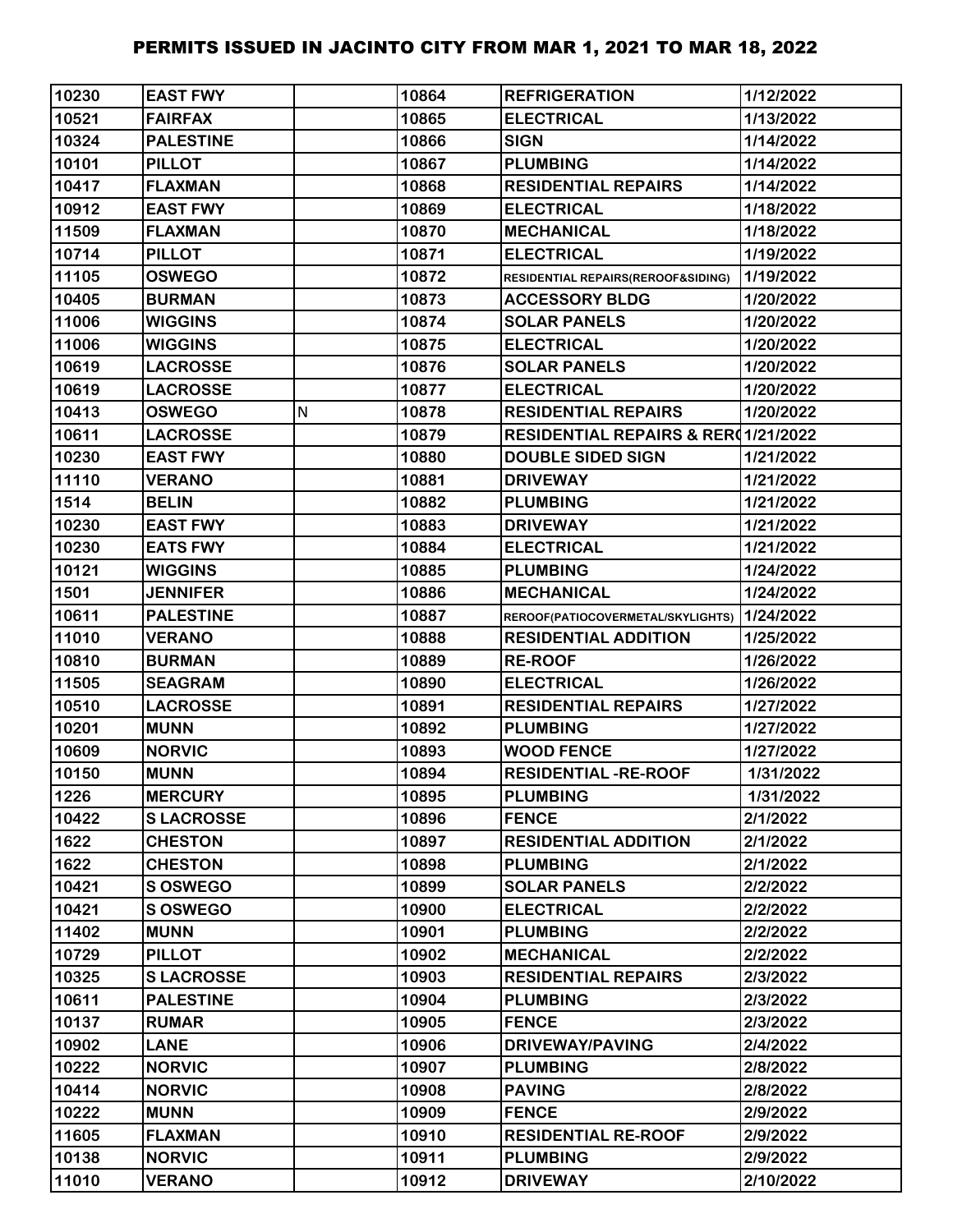| 10333 | <b>N LACROSSE</b> |     | 10913 | <b>RESIDENTIAL RE-ROOF</b>       | 2/11/2022 |
|-------|-------------------|-----|-------|----------------------------------|-----------|
| 11505 | <b>OGLESBY</b>    |     | 10914 | <b>PLUMBING</b>                  | 2/14/2022 |
| 10230 | <b>FAIRFAX</b>    |     | 10915 | PLUMBING-GAS GENERATOR 2/14/2022 |           |
| 10414 | <b>SLACROSSE</b>  |     | 10916 | <b>ELECTRICAL</b>                | 2/14/2022 |
| 1306  | <b>MERCURY</b>    |     | 10917 | <b>6FT TALL WOOD FENCE</b>       | 2/14/2022 |
| 11501 | <b>TILIA</b>      |     | 10918 | <b>PLUMBING</b>                  | 2/15/2022 |
| 1105  | <b>FLINT</b>      |     | 10919 | <b>ELECTRICAL</b>                | 2/15/2022 |
| 10142 | <b>NORVIC</b>     |     | 10920 | <b>ELECTRICAL</b>                | 2/16/2022 |
| 10237 | <b>MARKET</b>     |     | 10921 | <b>ELECTRICAL</b>                | 2/16/2022 |
| 10142 | <b>NORVIC</b>     |     | 10922 | <b>MECHANICAL</b>                | 2/17/2022 |
| 10714 | <b>PILLOT</b>     |     | 10923 | <b>ELECTRICAL</b>                | 2/17/2022 |
| 10714 | <b>PILLOT</b>     |     | 10924 | <b>SOLAR PANEL</b>               | 2/17/2022 |
| 11018 | <b>OSWEGO</b>     |     | 10925 | <b>RESIDENTIAL RE-ROOF</b>       | 2/17/2022 |
| 1312  | <b>MERCURY</b>    |     | 10926 | <b>RESIDENTIAL REPAIRS</b>       | 2/18/2022 |
| 10142 | <b>NORVIC</b>     |     | 10927 | <b>PLUMBING</b>                  | 2/18/2022 |
| 10325 | <b>SLACROSSE</b>  |     | 10928 | <b>ELECTRICAL</b>                | 2/18/2022 |
| 10810 | <b>OSWEGO</b>     |     | 10929 | <b>WHOLE HOUSE GENERATOR</b>     | 2/21/2022 |
| 10810 | <b>OSWEGO</b>     |     | 10930 | <b>PLUMBING</b>                  | 2/21/2022 |
| 10810 | <b>OSWEGO</b>     |     | 10931 | <b>ELECTRICAL</b>                | 2/21/2022 |
| 10126 | <b>NORVIC</b>     |     | 10932 | <b>RES REPAIRS (SHEETROCK)</b>   | 2/21/2022 |
| 10237 | <b>LANE</b>       |     | 10933 | <b>PLUMBING</b>                  | 2/22/2022 |
| 10912 | <b>EAST FWY</b>   |     | 10934 | <b>MECHANICAL</b>                | 2/23/2022 |
| 1312  | <b>MERCURY</b>    |     | 10935 | <b>ELECTRICAL</b>                | 2/23/2022 |
| 11502 | <b>CELTIS</b>     |     | 10936 | <b>PLUMBING</b>                  | 2/23/2022 |
| 11009 | <b>WIGGINS</b>    |     | 10937 | <b>PLUMBING</b>                  | 2/23/2022 |
| 11430 | <b>EAST FWY</b>   | 360 | 10938 | <b>COMMERCIAL REMODEL</b>        | 2/24/2022 |
| 11209 | <b>OSWEGO</b>     |     | 10939 | <b>FENCE</b>                     | 2/24/2022 |
| 10633 | <b>FLAXMAN</b>    |     | 10940 | <b>PLUMBING</b>                  | 2/24/2022 |
| 1405  | <b>HOLLAND</b>    |     | 10941 | <b>FIRE PROTECTION ALARM</b>     | 2/28/2022 |
| 11211 | <b>MUNN</b>       |     | 10942 | <b>CARPORT</b>                   | 3/2/2022  |
| 11501 | <b>TILIA</b>      |     | 10943 | <b>MECHANICAL</b>                | 3/2/2022  |
| 10718 | <b>NORVIC</b>     |     | 10944 | <b>REROOF</b>                    | 3/3/2022  |
| 10633 | <b>FLAXMAN</b>    |     | 10945 | <b>ELECTRICAL</b>                | 3/3/2022  |
| 10714 | <b>OSWEGO</b>     |     | 10946 | <b>REROOF</b>                    | 3/3/2022  |
| 1310  | <b>CHESTON</b>    |     | 10947 | <b>RESIDENTIAL RE-ROOF</b>       | 3/3/2022  |
| 10205 | <b>NORVIC</b>     |     | 10948 | <b>FENCE-CHAINLINK</b>           | 3/3/2022  |
| 10603 | <b>LACROSSE</b>   |     | 10949 | <b>DRIVEWAY</b>                  | 3/4/2022  |
| 1310  | <b>CHESTON</b>    |     | 10950 | <b>WOOD CARPORT</b>              | 3/4/2022  |
| 11519 | <b>MARKET ST</b>  |     | 10951 | SIGN 2 WALL & 2 POLE             | 3/8/2022  |
| 11519 | <b>MARKET ST</b>  |     | 10952 | <b>ELECTRICAL SIGN</b>           | 3/8/2022  |
| 10630 | <b>FLAXMAN</b>    |     | 10953 | <b>MECHANICAL</b>                | 3/8/2022  |
| 1501  | <b>JENNIFER</b>   |     | 10954 | <b>PLUMBING</b>                  | 3/9/2022  |
| 1317  | <b>MERCURY</b>    |     | 10955 | <b>PEDESTRIAN RAMP</b>           | 3/9/2022  |
| 11430 | <b>EAST FWY</b>   | 350 | 10956 | <b>ELECTRICAL</b>                | 3/9/2022  |
| 1002  | <b>HOLLAND ST</b> |     | 10957 | <b>COMMERCIAL REMODEL</b>        | 3/9/2022  |
| 10222 | <b>BURMAN</b>     |     | 10959 | RESREM(M.SUITE&GARAGE            | 3/10/2022 |
| 10609 | <b>FAIRFAX</b>    |     | 10960 | <b>PAVING FOR EXISTING</b>       | 3/10/2022 |
| 11450 | <b>EAST FWY</b>   |     | 10961 | <b>COMMERCIAL RE-ROOF</b>        | 3/10/2022 |
| 11117 | <b>OSWEGO</b>     |     | 10962 | LEVEL-BLK/BASE                   | 3/10/2022 |